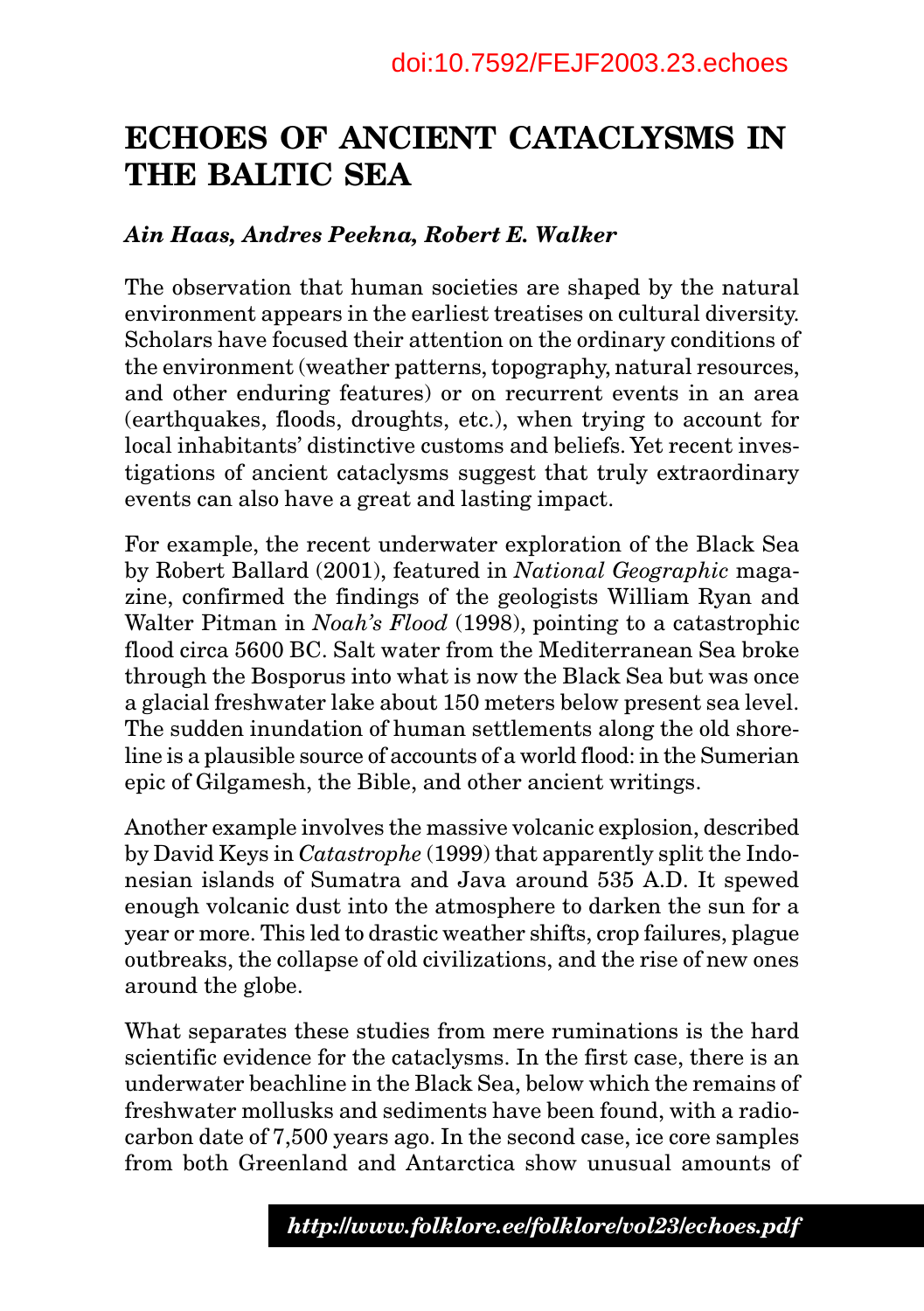sulfuric acid in the annual snow layers that fell some 1,500 years ago, and dendrochronological analyses show a drastic reduction in tree growth around the globe at the same time.

Has anything of the kind happened in the Baltic Sea area? If so, there is an opportunity to study how a scientifically verifiable cataclysm could affect the folklore and history of an area, for many generations. The Finnic and Baltic peoples, in particular, are noted for their extensive collections of folk songs and tales, compiled mostly in the 1800's – a product of their deep reverence for the oral traditions of their ancestors and their recent and wholehearted conversion to literacy. These peoples are also noted for their tenacious commitment to their homelands. Compared to most other parts of the world, the population of this area has been relatively stable for millennia. Archeological, linguistic, and genetic evidence all point to continuous occupation of the shores of the Baltic Sea since the end of the Ice Age (Uibopuu 1984: 77–78; Vahtre 1992: 8; Mark & Heapost & Sarap 1994: 241–53; Kriiska 1997; Künnap 1997, 2000; Wiik 1997; Heapost 2000; Villems 2000). Even when major shifts took place, as with the arrival of agricultural and metalworking Indo-Europeans, the process of change seems to have been rather gradual, with no wholesale displacement of the earlier inhabitants by the arriving settlers. The proto-Finnic aboriginal population intermingled with the arriving proto-Balts, which meant that lore about ancient cataclysms could have been preserved through the acculturation process.

One type of cataclysm that can be proven in the Baltic Sea area is the sudden drainage of periglacial lakes at the end of the last Ice Age. As pointed out by Ryan and Pitman (1998), Baker (2002), and Colman (2002), the retreat of glaciers leads to the trapping of the melting fresh water in huge lakes, which get new drainage channels as the glacial retreat continues. These channels enlarge rapidly due to erosion, which can lead to the sudden release of large volumes of fresh water into the ocean, affecting the circulation of currents and even the global climate.

The Baltic Sea experienced two such major drainage events. The first was the draining of the Baltic Glacial Lake across south-central Sweden (through the Mälaren Valley) in 8213 BC, leading to the sudden lowering of the water level by 25–30 meters. Such pre-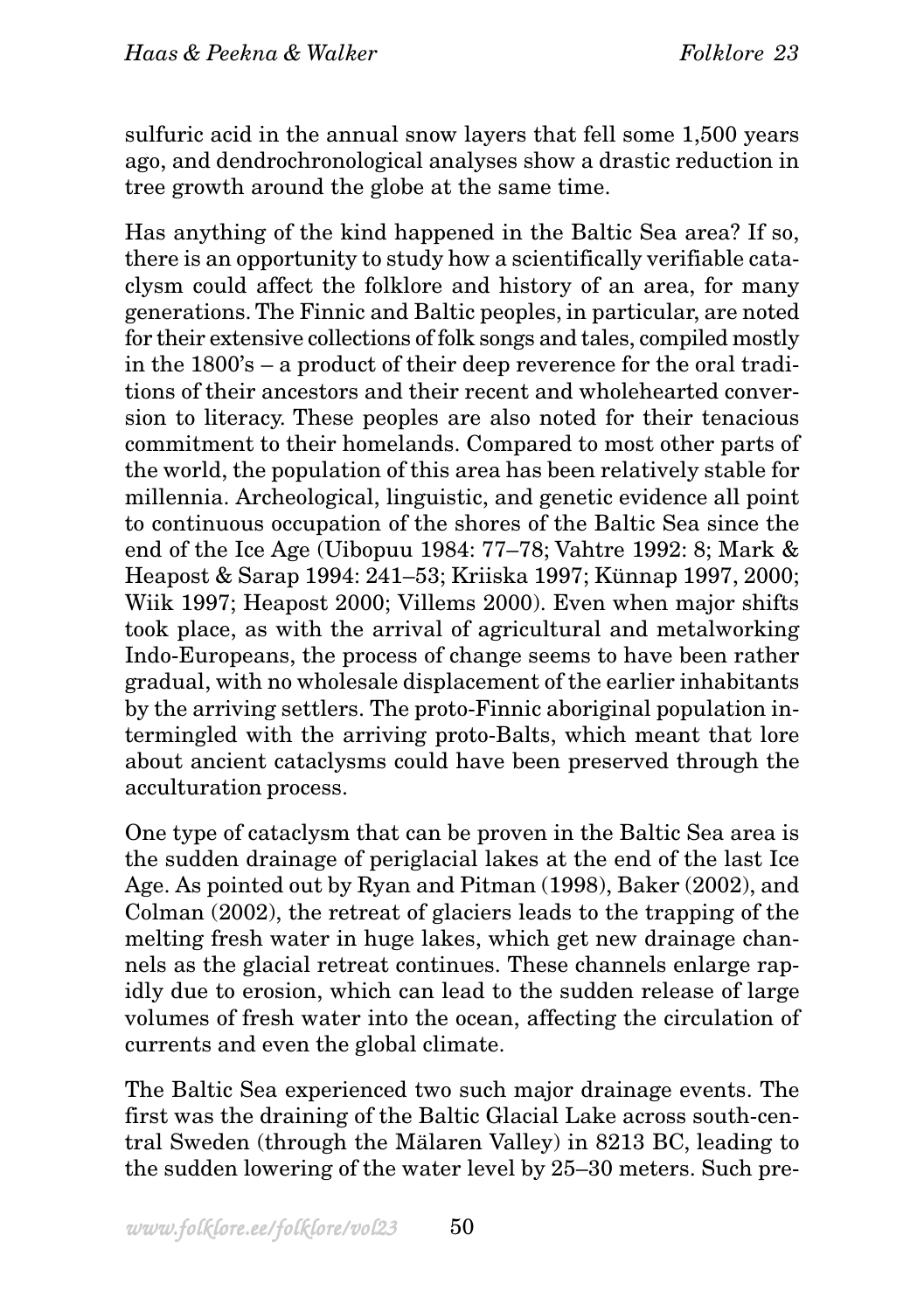cise dating was made possible by counting clay-sediment layers, and confirmed by radiocarbon dating of the freshwater and saltwater strata. Then the connection with the ocean was gradually cut off again due to isostatic rebound after Scandinavia was freed from the weight of the glaciers. Thus, a new freshwater glacial drainage lake was born, around 7300 BC. Some centuries later, about 6500 BC, this elevated Ancylus Lake broke through to the ocean across the straits of Denmark. Again, there was a significant lowering of the water level, this time by almost 20 meters (Kessel & Punning 1995).

In his books *Hõbevalge* (1976) and *Hõbevalgem* (1984), Lennart Meri (the scholar, anthropological filmmaker, and diplomat who became Estonia's first post-Soviet president) notes that another, literally earth-shattering, cataclysm took place in the area, when a meteorite broke apart in the atmosphere and the pieces smashed into the Estonian island of Saaremaa to form the crater of Kaali and several smaller ones. He presents an intriguing argument that this had a major impact on Estonian-Finnish mythology, folklore, involvement in iron-making and trade, etc. The date he reports for this event, 600–700 B.C., was based on radiocarbon dating of charred wood from the craters.

Some subsequent research suggests that this wood may have been deposited later, after a much earlier formation of the crater around 2000 B.C. or even 5500 B.C. Both of these datings are based on radiocarbon testing – of the lowest layer of organic sediment at the bottom of Kaali Crater and of the lowest bog deposit layer holding meteoric debris in the nearby landscape, respectively (Tiirmaa 1994; Raukas 1995). We think the date of 2000 BC is more plausible, for it is harder to account for the absence of an organic layer during the long period from 5500 BC to 2000 BC than it is to accept the possibility that subsurface water flow led to the percolation of the minute meteorite fragments into lower strata. The earlier date is also problematic because the site was under water until about 3000 BC and the crater has never yielded any marine organic matter (Tiirmaa 1994: 46–47). In any case, there is strong scientific evidence that a meteorite did hit Saaremaa during the ancient times, when the area was occupied by humans.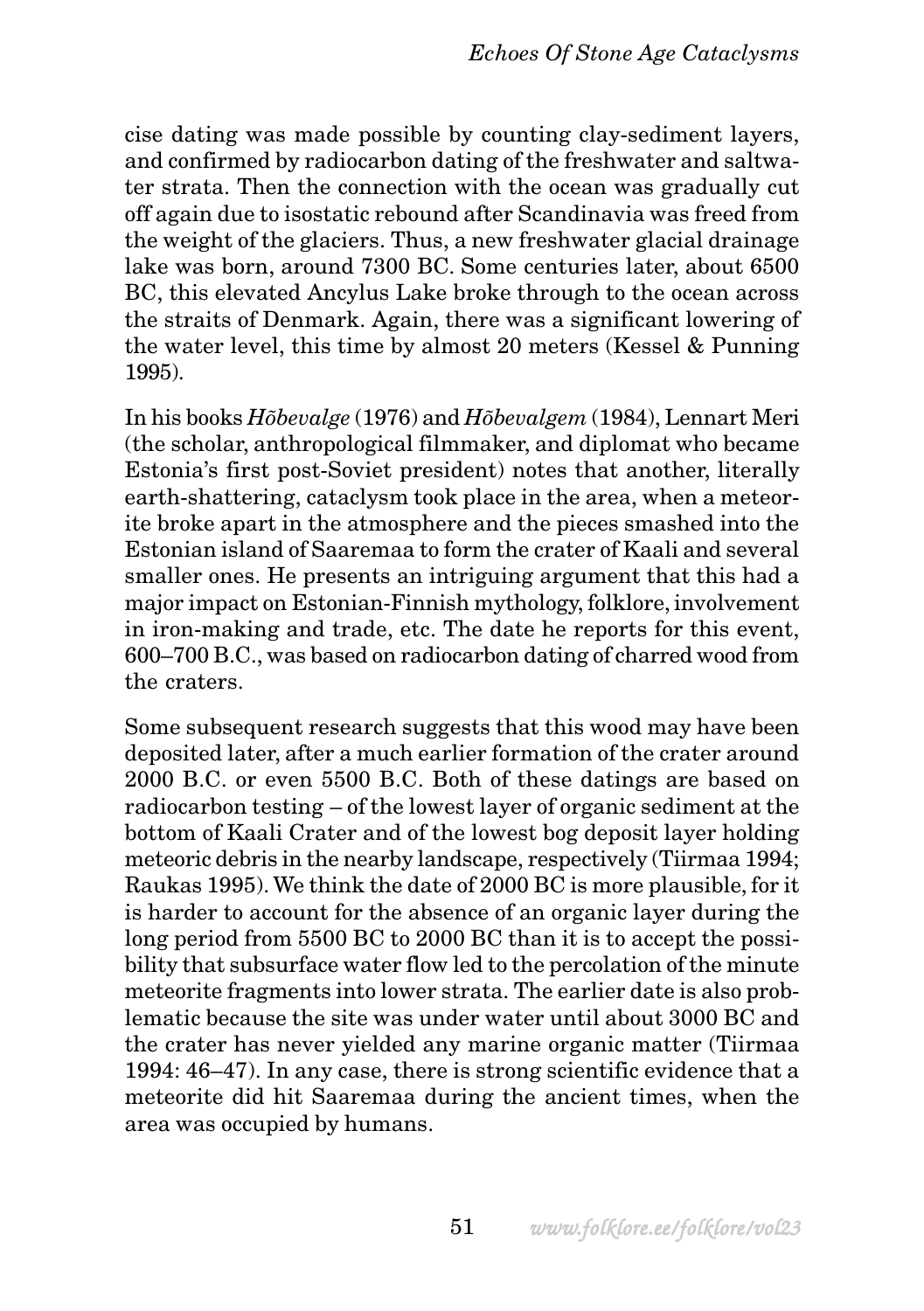More recent analyses tend to support the original date of 600 B.C. relayed by Meri. Confirming the findings of a 2000 study by Rasmussen et al., Veski (2002) reports that unusually high levels of iridium (widely accepted as a marker of a meteorite impact) have been found in a bog 6 km from the Kaali crater, in association with mineral particles, charcoal, and major shifts in pollen types—which can plausibly be interpreted as signs of impact ejecta, conflagration, and disruption of vegetation, respectively. The peat layers containing these traces have been radiocarbon-dated to 800-400 B.C. How the older organic matter reported by Tiirmaa could have ended up inside Kaali crater is still a mystery, since the groundwater that filtered into the pit seems unlikely to have transported more than minute particles of more ancient sediments. In addition, Lõugas (1996:146) finds it hard to believe that such a thick layer (6 meters) of sediment (mud, fallen trees/leaves, peat) could have formed in the bottom of the crater only since the 7th century B.C. While we await further studies to clear up such lingering puzzles with regard to the dating of the event, it is at least safe to say that a meteorite did hit Saaremaa during an ancient time, when the area was occupied by humans.

In this paper, we consider how these cataclysms might have affected the human observers of the time, and we look for possible references to such events in the cultural heritage of the peoples living around the Baltic Sea today. For any apparent echoes we identify, we also consider alternative explanations, such as pure coincidence, other disasters of a less unusual type, and diffusion of fantastic tales from other regions. We also consider how explanations for a unique event could evolve into more general themes for folk tales or songs, and eventually into reinforcements of ancestor reverence and conventional morality.

## **CREATION-MYTHS IN THE PERIGLACIAL ENVIRONMENT**

At the time of the sudden drainage of the Baltic Glacial Lake (10,200 years ago), the Baltic Sea was in a barren Arctic tundra environment, but by the time of the draining of Ancylus Lake (8,500 years ago), there was a more hospitable Boreal climate, with pine forests and hazel coppices predominating (Kessel & Punning 1995: 224–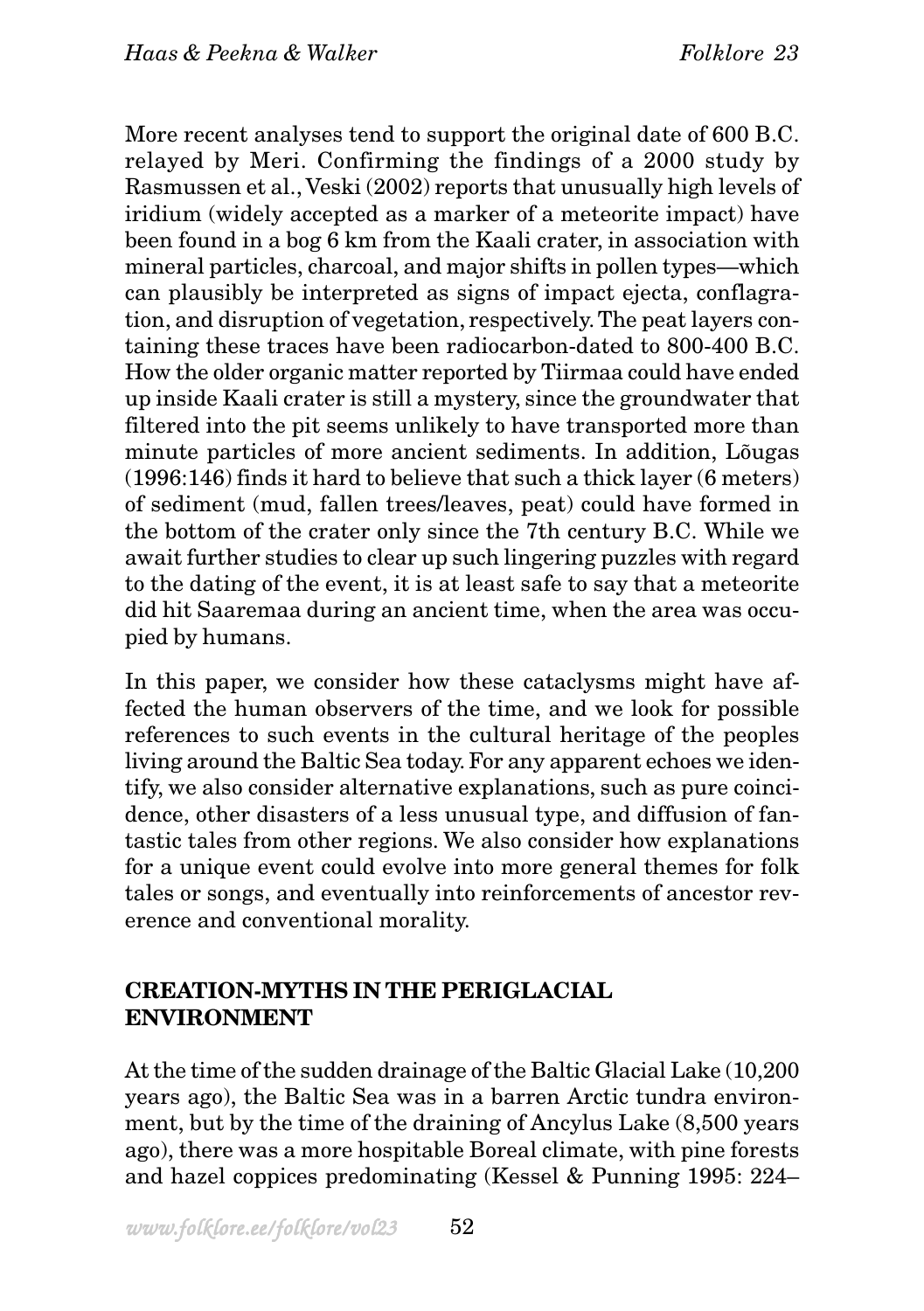226). Archeological finds indicate that there was human habitation in the area throughout this period. The inhabitants camped along the coast and made expeditions out to the few islands that protruded above the high water level at that time (portions of Hiiumaa, Saaremaa, and the current mainland), where they fished and hunted seals and waterfowl (Selirand & Tõnisson 1984: 14–21; Kriiska 1998).

Even if the drop in the water level took some years (about 20 in the case of the Ancylus drainage, according to Kessel & Punning 1995: 226), the human observers in the area would have seen an amazing transformation. The shoreline would have advanced perceptibly, the islands would have grown in size, new sand bars and reefs would have appeared at the surface of the water, and beds of underwater plants would have become permanently exposed. Because the exposed areas were soaked with fresh water, not salt, they would have become habitable for plants, animals, and people in a relatively short time. From the perspective of the eastern side of the Baltic Sea, where the channel of outflow would not have been visible, it would have been understandable for people to think that the land was rising rather than that the water was draining away.

There are folk songs and poems among the Baltic Finns that seem to allude to such an event. There is a folk song from western Estonia (Tedre & Tormis 1999: 47), which recounts various ways in which the sea shore and bottom can turn into productive land:

| I sing the sea into land,           |
|-------------------------------------|
| The sea's shores into grazing land, |
| The sea's edges into a hay meadow,  |
| The sea's bottom into a planting    |
| field,                              |
| The sea's stones into shillings!    |
|                                     |
|                                     |

As the point is to illustrate the power of song, it is possible that the original narrator simply imagined an amazing feat, without knowledge that such a transformation had actually happened. Yet the description is quite realistic, devoid of fantastic embellishments, and it comes from the region where the water level has the greatest impact on the extent of the shoreline. In northern Estonia, much of the shore is a high cliff; a change in the water level would change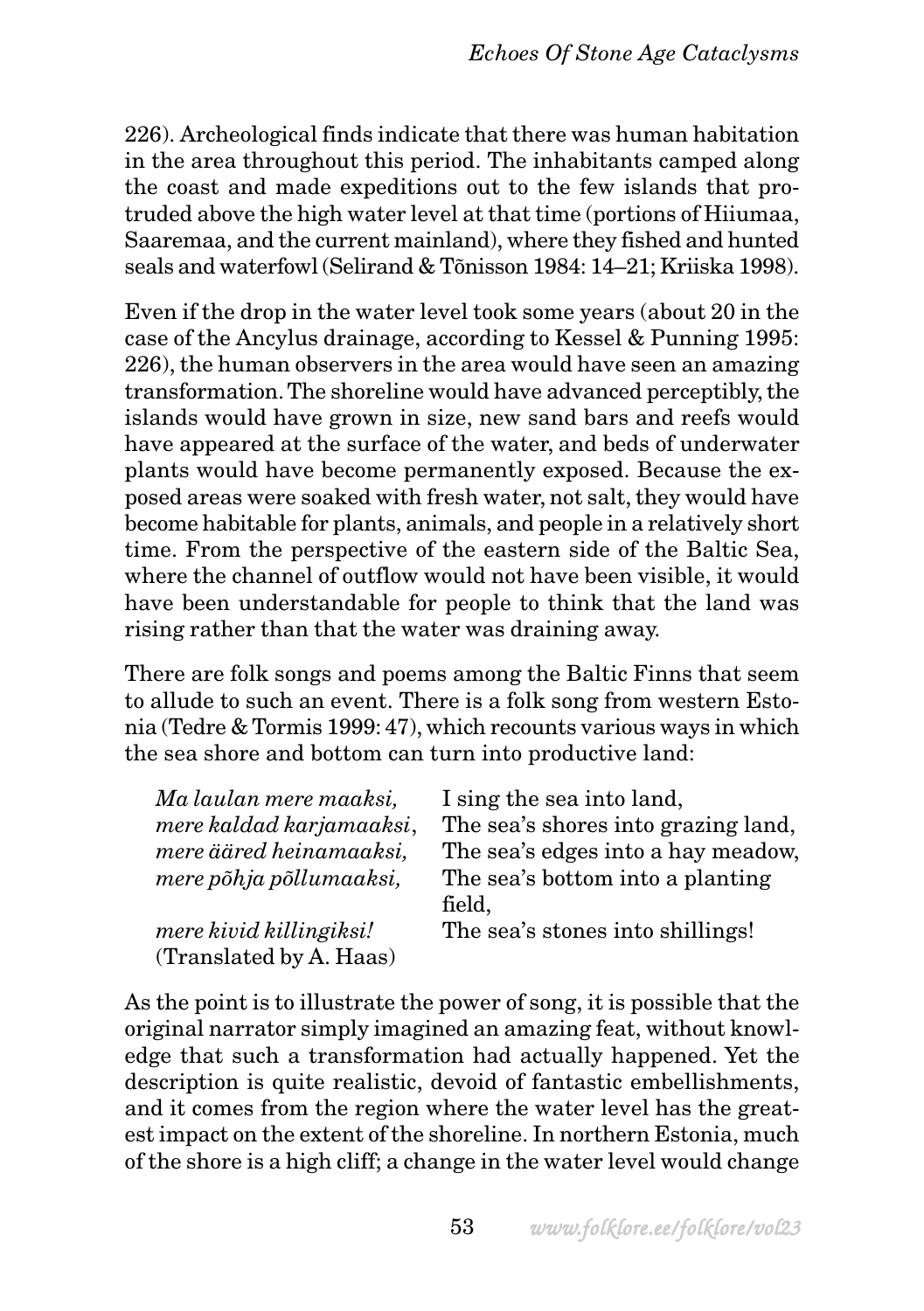the height of the cliff but not yield as much of an increase in land area as in western Estonia.

There is a similar song from Northern Estonia (Rüütel 1997: 192), but it turns the process around so that land becomes sea.

| Nüüd laulan mered       | Now I'll sing the sea into grass, |
|-------------------------|-----------------------------------|
| murusta,                |                                   |
| merekalda'ad kalaksi,   | The seashore into fish,           |
| mereliiva linnastesta,  | The sea sand into malt,           |
| merepõhja põllumaaksa.  | The sea bottom into a field.      |
| (Translated by A. Haas) |                                   |

Yet it is interesting that even here, the process ends with the sea turning into land again. It is unlikely that this song was inspired by the filling of the ancient Baltic Glacial Lake or Ancylus Lake, which would have been too slow to be noticed during a human lifespan. Of course, if people had once observed land emerging from water, then the opposite could also be conceived. A singer many generations removed from the original event, and at some distance inland, could easily transpose things, if the point was to illustrate the power of song rather than to preserve the news of a seemingly fantastic event long ago.

In the opening rune of the Finnish-Karelian epic *Kalevala*, which Elias Lönnrot compiled on the basis of traditional songs, the world is created when a tireless swimmer (Väinämöinen in the original version, his mother Ilmatar in the revised version of the epic), drifting in the sea, raises a knee – whose round shape would resemble an emerging sandbar or wave-battered skerry – and thus provides a nesting place for a bird (a goose, eagle, scaup or redheaded duck in various versions). When the heat from the hatching eggs causes the swimmer to stir, the eggs tumble out of the nest, crack open, and turn into the earth and heavens (Pentikäinen 1989: 131–139; Honko *et al*. 1994: 96–97). A similar creation-myth is found among the Estonians and Ingrians as well, but without superhuman or divine characters. This has been taken as evidence that these more naturalistic versions are the closest to the original form of the myth (Honko *et al.* 1994: 83). An Ingrian song has a swallow nesting on a ship, which then wrecks into the black mud and sand of the sea, from which an island arises (Pentikäinen 1989: 139–140).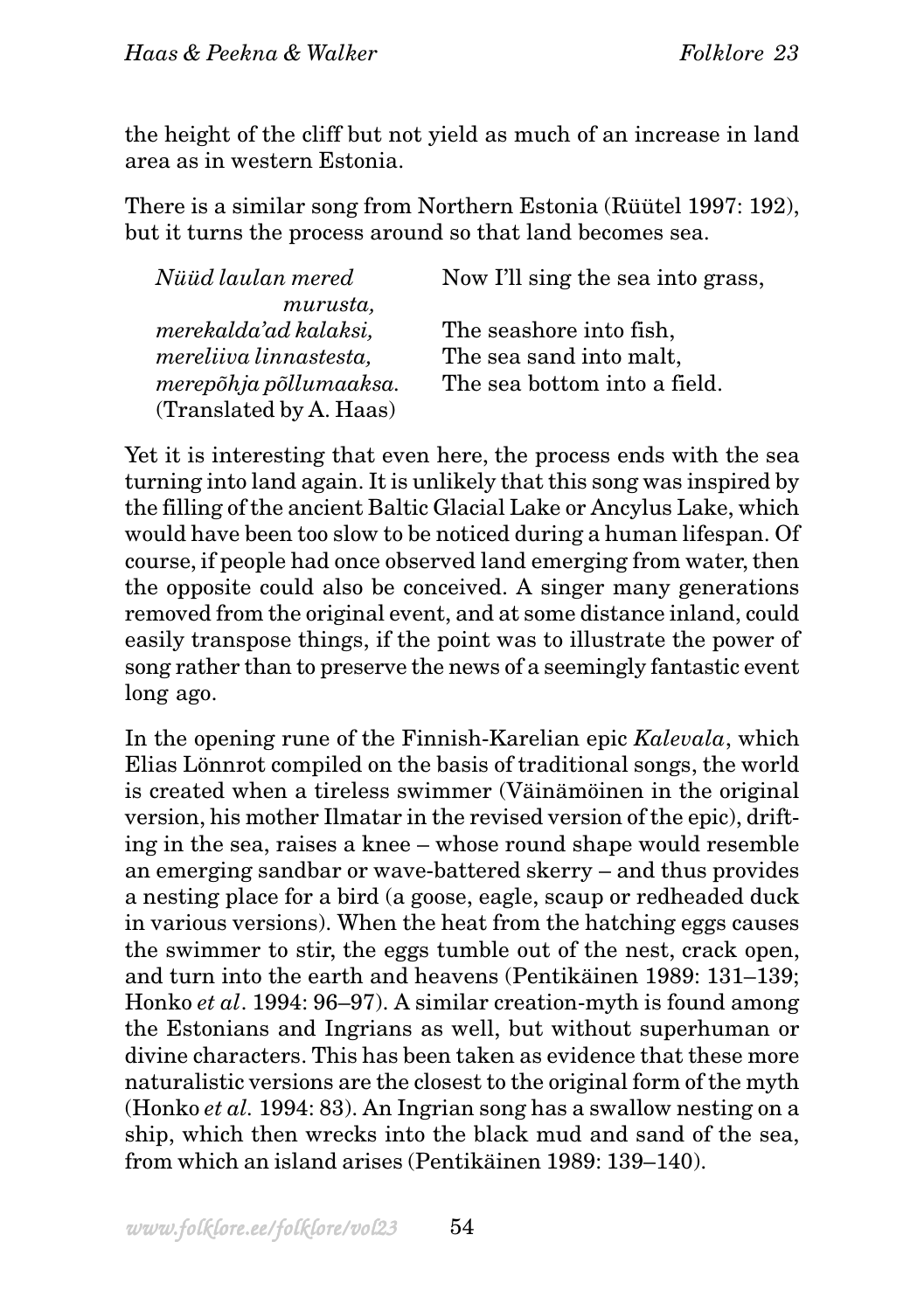An Estonian creation-song has a bird flying over "the world's great lake" and rejecting a blue bush and red bush, before deciding to nest on a yellow bush. The chicks hatch and turn into a berry, a field stone, the moon, and the sun. These in turn develop into ground for berry-picking (symbolizing food gathering), a place for beer brewing (symbolizing agriculture; heated stones are used for the wort), and the heavenly bodies by which time is reckoned (Honko *et al.* 1994: 83-84, 95). The reference to the world's great lake (Estonian *ilma suur järv*), not sea, implies a huge body of fresh water, which fits with a periglacial lake. The bird nesting in the yellow bush may allude to a tiny exposed island covered with yellowish sand and/or dried aquatic plants. The more literal explanation of a bush with yellow leaves is unlikely because that would have the bird nesting in autumn, which has not been known to occur in northern Europe. Moreover, spring is the most likely season for a meltwater lake's level to overtop its potential outlet, because of the additional melting of snow from the preceding winter. The rejected blue and red bushes may be metaphors for the water at midday and at sunrise or sunset, or they may represent different colors of underwater plants that have suddenly risen above the water. On the other hand, the choice of these colors may just be a poetic convention, for the bluered-yellow combination appears in many folk poems that have no apparent connection to the drainage of a lake (Jaago 1997: 64–67).

The myth about the creation of the world from an egg is known over a very wide area extending from the Mediterranean to India, Japan, Polynesia and Peru (Honko *et al.* 1994: 83). This is not surprising, as humans everywhere know that an egg can turn into something bigger and thus serves as an apt symbol of birth and development. Even the connection of the egg to an initially watercovered world is not unknown in a southern land like India (Pentikäinen 1989: 141–142). For coastal peoples, an open expanse of water can symbolize the emptiness that preceded the creation of the world; for an inland people like the Mordvins, a Volga Finnic group in the Russian interior, the primordial emptiness is easier to visualise as a barren landscape (see the creation-myth in Honko *et al*. 1994: 84, 97). Yet the Baltic Finnic creation myths present unusually vivid descriptions of the process by which the water turns to land, with many details that coincide with the actual process of draining periglacial lakes. The same principal character (a bird)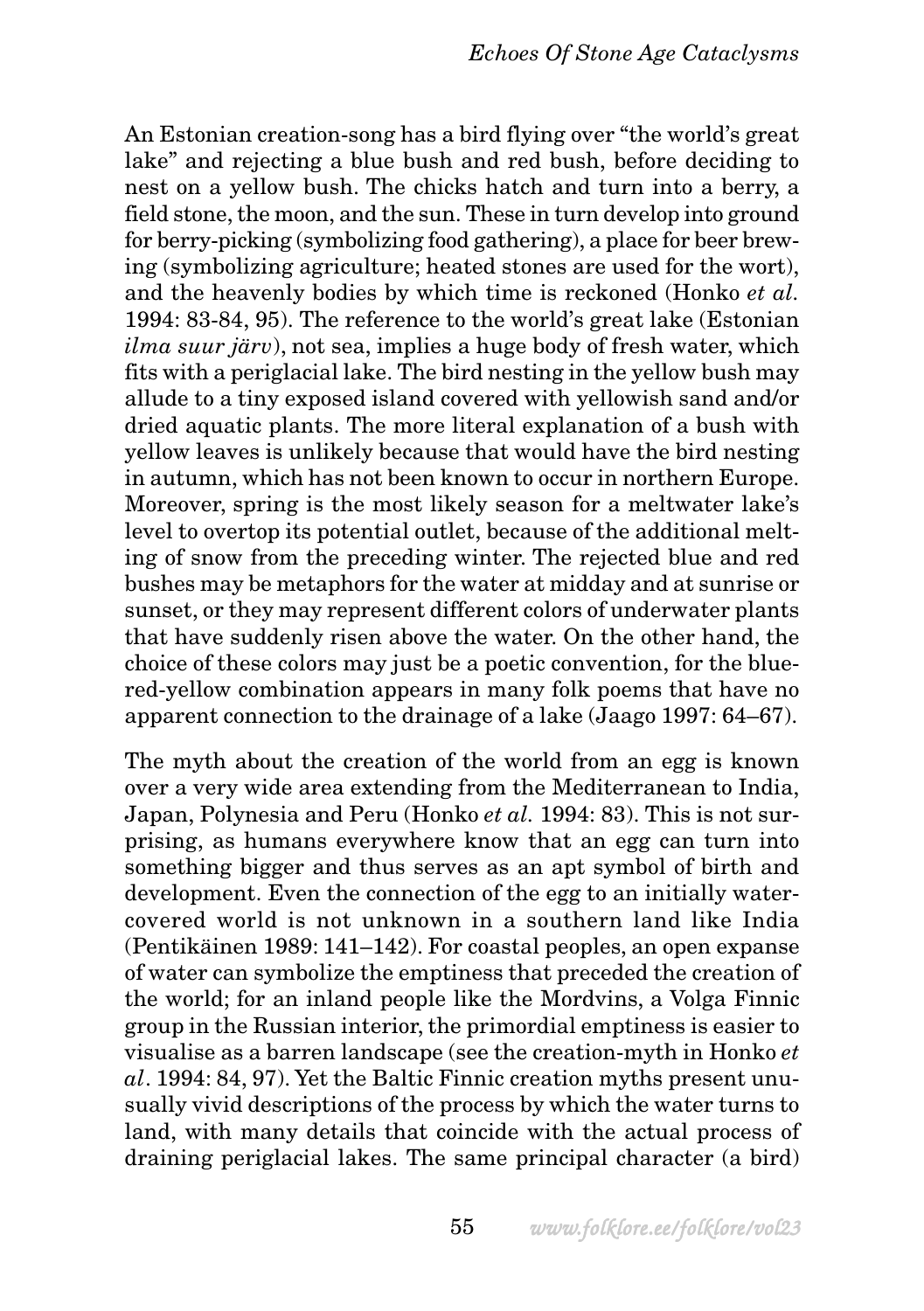occurs in the "earth diver" myth common in the Arctic (Honko *et al*.1994: 83), among the Ob-Ugrians of the Boreal zone (Lintrop 1997: 20–22), and among the Native Americans whose ancestors passed through a periglacial environment. Such myths about a bird that builds up a land form with mud from the bottom of the sea are likewise relatively naturalistic accounts that fit the images that ancient eyewitnesses would have seen when periglacial lakes in Eurasia and North America suddenly drained.

The most plausible alternative explanation for such creation-myths would be isostatic rebound, the gradual rising of the land that continues long after a glacier has melted. As a result of historical maps and documents, today's residents along the Baltic shore are aware that the land is gradually rising. Old seaside castles and towers in Tallinn and Kuressaare, for example, are now at quite a distance from the shore. But the rate at which the land is rising is so slow (2 mm a year, according to Tiirmaa 1995: 21) that it would be difficult to notice without written records going back centuries. In ancient times, preliterate people with sharp minds, long memories, and old relatives might have been able to discern a slight, gradual rise in the land along the shore, but it would not be any more amazing than the movement of sand dunes pushed by the wind – not the kind of attention-grabbing event that would inspire composition of songs and stories.

### **THE CRASH OF THE SUN**

The Kaali meteorite crash is the kind of unique and astounding event that must have become a topic of storytelling and singing for many generations afterward. As mentioned above, it evidently occurred around 2000 BC, on Saaremaa Island in the Baltic Sea. As recent scientific studies have established (Tiirmaa 1994), a meteorite of iron streaked from east to west over the Estonian mainland, broke apart as a result of atmospheric friction, and hit the island in at least 9 places, leaving craters that can be seen to this day. Tiirmaa (1994: 63) likens the event to a small nuclear explosion (minus radioactivity). The calculations reported in Tiirmaa and our own estimate, based on the size of the crater and the hardness of the dolomite crust, lead to the conclusion that the amount of energy needed to form the main crater was equivalent to 1-4 kilotons (1–4 million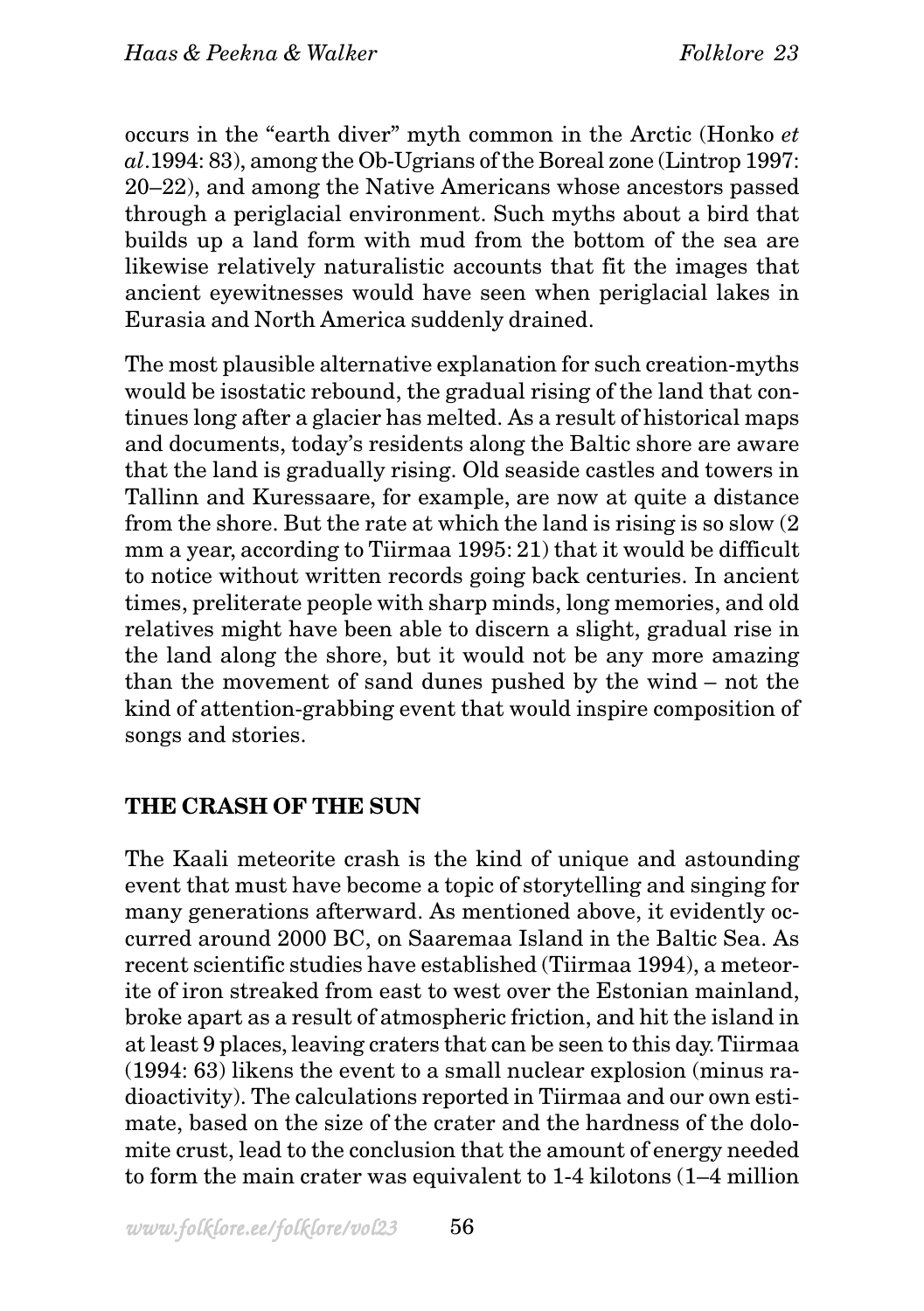kg or 2–8 million pounds) of TNT explosive. The largest fragment hit the ground and exploded with enough energy to create a crater 110 m in diameter, 22 m deep, with a rim 4–7 m above the ground. Near the rim are the tips of dolomite blocks that were thrust upward, and the dolomite layer under the crater was crumbled to a depth of 10 m and severely fractured up to 50 m deep. Ground water flowed into the bottom of the crater, to make a round lake (now varying seasonally from 30 to 60 m across, but the lake must have been larger in ancient times, before the land rose to its present level).

It is hard to imagine what went on in the minds of the humans who saw flaming chunks of the sky fall to earth, heard the sonic boom of the streaking fragments and the ear-splitting crash, felt the ground shudder beneath their feet, and were engulfed by a great cloud of dust and ash. Trees, animals, and dwellings within a radius of 2–5 km from the site would have been destroyed, a forest fire would have been ignited, and the survivors would have had to run for their lives to avoid asphyxiation from the vaporized and pulverized matter and gases. This may have been the greatest meteorite impact ever in a populated area. It was truly a fearsome and spectacular event, more than enough to alter existing world-views and to inspire new tales and songs.

The long-tailed fireball would have been brighter than the sun, visible not just on Saaremaa but as far as 700 km (450 miles) away (Meri 1984: 55; Tiirmaa 1994: 65). Included in the area of direct observability are much of southern Finland and Karelia, the Novgorod area of Russia, the Polish coast, and lower Sweden. To the witnesses in this vast area, it would have appeared that a heavenly body, perhaps the sun, was chased through the sky by something long and fiery and was annihilated. If the event occurred at night, there would have been no sun in the sky at the moment of impact to contradict this interpretation.

There is an Estonian chant to encourage the sun to come out from its stone cellar (Tedre 1971 III: 1016; Vissel 1995: 125 ). It is also noteworthy that a traditional explanation for the shortening of the day after Midsummer is that the sun stumbles on stones in its path (Hurt 1989 [1899]: 96). If these are echoes of the ancient disaster, they are faint indeed, and could easily be explained in other ways.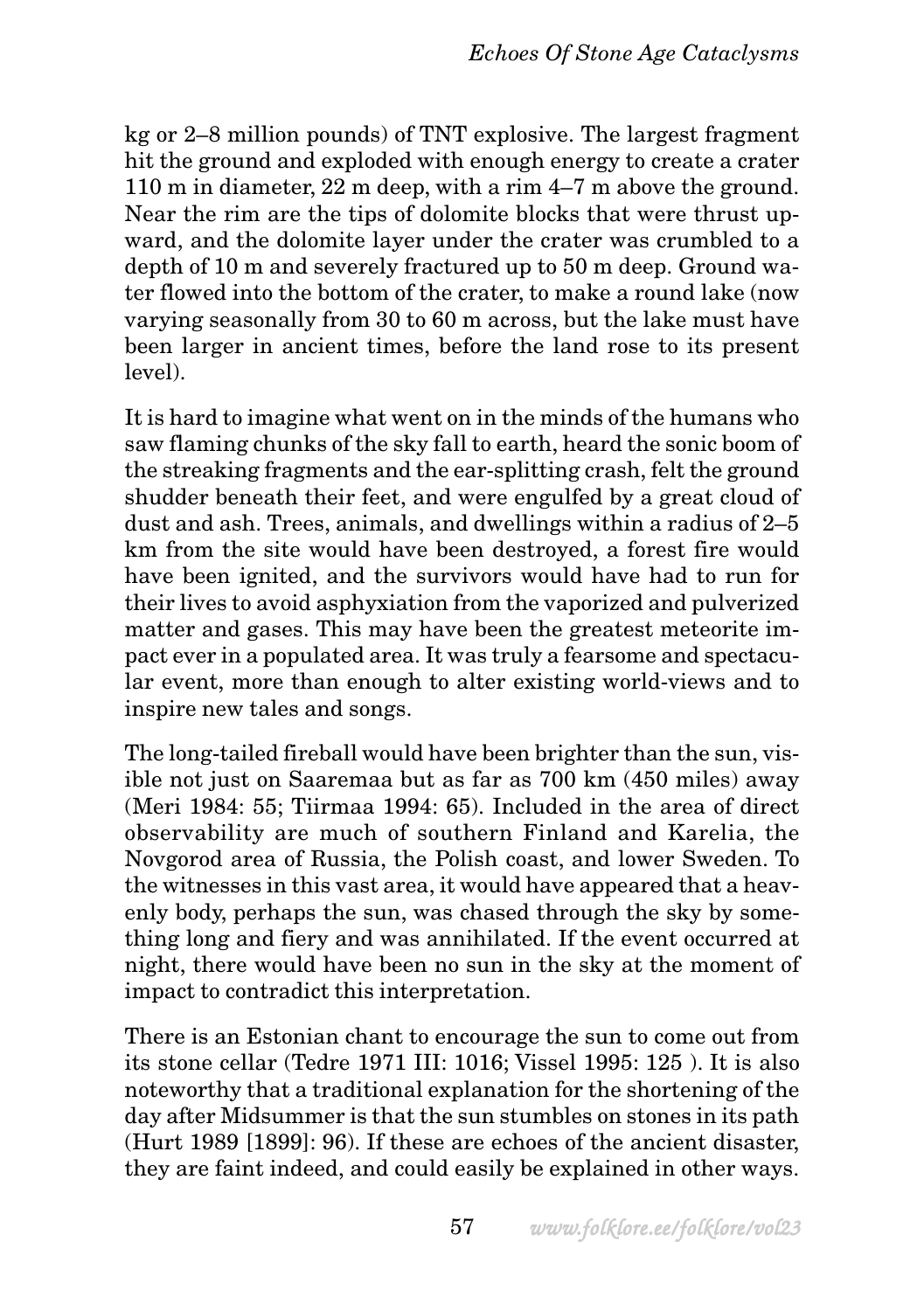

*Photos 1–2. The Kaali meteorite crater lake on the droughty summer of 2002. Photo by Andres Kuperjanov.*

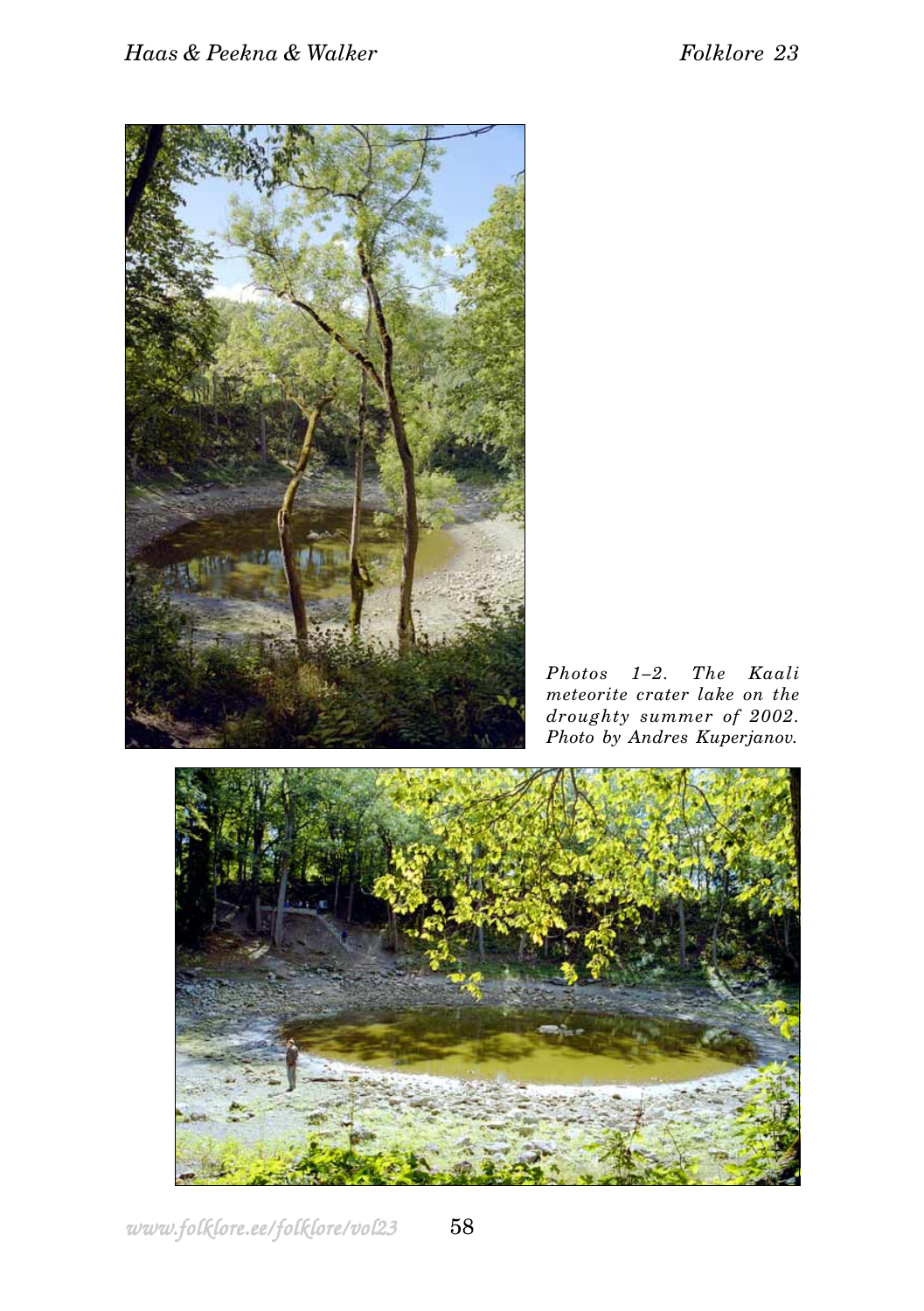

*Photo 3. Kaali crater. Stone layers dislodged by the explosion. Photo by Andres Kuperjanov, 2002.*



*Photo 4. A cleaned-out smaller meteorite impact locus. Pieces of meteorite iron have been found here. Photo by Andres Kuperjanov, 2002.*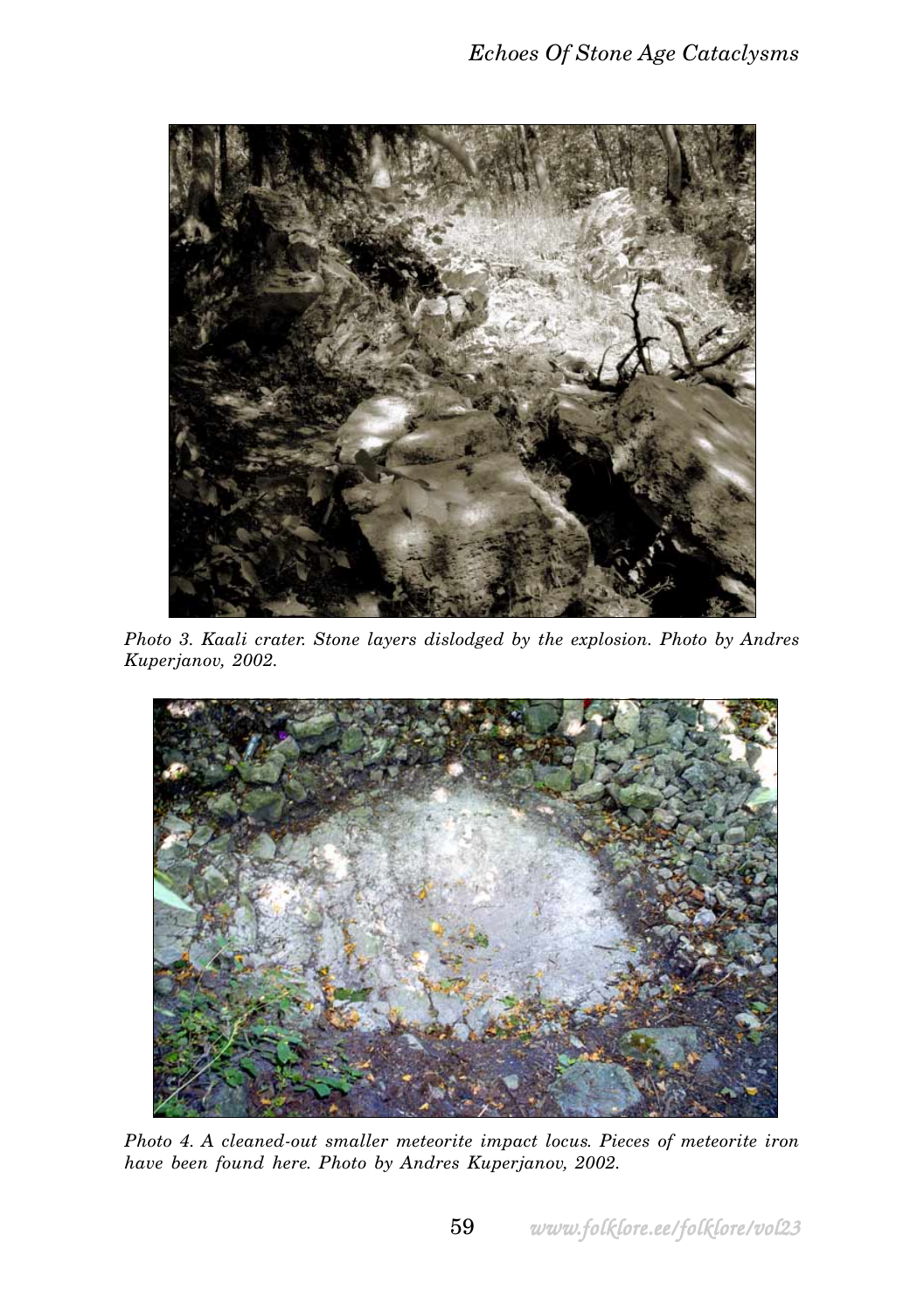As the sun goes down in the west and rises in the east, it looks like it spends the night underground, hence the image of a stone cellar would be appropriate, apart from the meteorite crash. This is the kind of interpretation we find in the artwork of the Finno-Ugrians of the Perm district of Russia, where carved boards at the top and bottom of windows, respectively, show images of the sun on its daytime journey across the sky and on its nocturnal return trip through the underworld, symbolized by a lizard's claws (Põllu 1985: 52–53).

From a vantage point on the Estonian mainland, the meteorite would have had the appearance of a streak in the sky. This might explain why we can more easily find Estonian tales of flying, fiery serpents and the like (see below). It is noteworthy that a shooting star is called *pisuhänd* 'spark-tail' in Eastern Estonia, but *tulihänd* 'firetail' in Western Estonia, perhaps reflecting the relative harmlessness versus destructive reality of the meteorite from those respective vantage points (Tiirmaa 1994: 66, citing Andrus Saareste's article in *Eesti Keele Arhiivi Toimetised* 1).

From the vantage point of Sweden, on the other hand, the tail of the meteorite would have been less prominent and it would have been more natural to think of the event as a falling fireball. This may explain why Scandinavian mythology shows more concern about the sun being brought down to earth. It is noteworthy that the prophecy of the end of the gods involves the monstrous Fenrir-wolf, in a distant "iron forest" to the east, who swallows the sun, causes earthquakes powerful enough to split and crumble mountains, and causes the gods to perish in fire and battle (*Larousse Encyclopedia of Mythology* 1959: 283; Meri 1984: 92-3).**1** What's more, the prophesied end of the world includes a battle between the thunder god Thor and the great earthquake-causing serpent of Midgard, which leads people to flee their homes, turns the sun black, brings hot stars down from the heavens, burns the land, poisons the air, and causes the earth to sink into the sea (Bellows 1969 [1923]). As the shoreline was quite close to the Kaali crater at the time of the disaster (Tiirmaa 1994: 21–23), the appearance of a lake in the bottom of the pit could certainly look like a sinking of the land. In these myths, there is not just a vague reference about the sun's being hidden or hampered by stones, but a whole series of details that fit the meteorite crash quite well.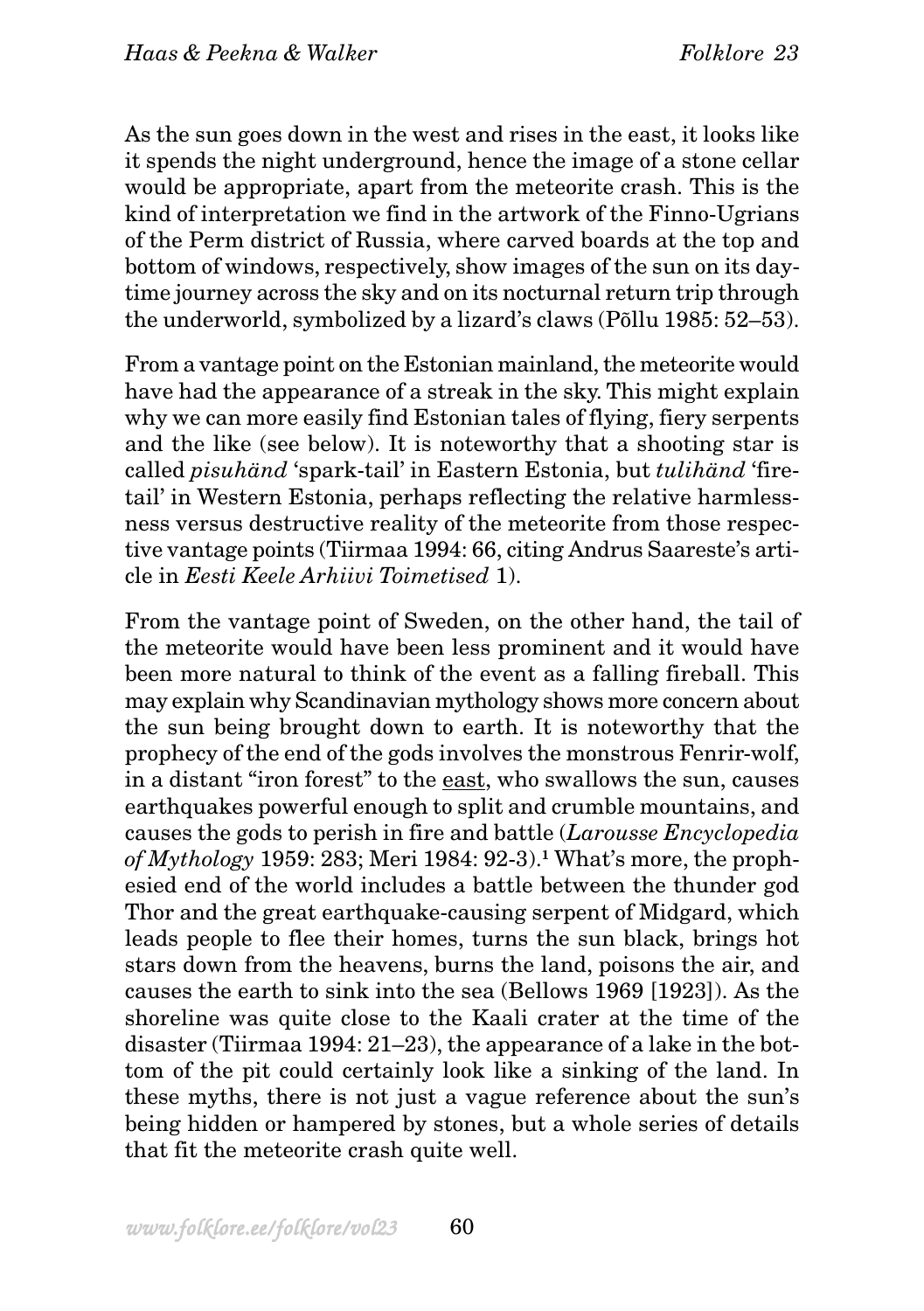Of course, some of these details would have had to derive from eyewitness testimony from Saaremaa itself. Among the earliest historical references to the island are Henry's reports in the Chronicle of Livonia in the early 13th century, strongly implying that the inhabitants of Saaremaa and the Swedish island of Gotland had longstanding treaties and trade relations. In fact, among the rare archeological finds from the site of the crater itself is a Bronze Age Scandinavian-style disk pin (Lõugas & Selirand 1989: 210). This is displayed at the Archaeological Museum in Tallinn, together with pieces of the mold used to make this very pin, which were found at Asva, only about 20 km from Kaali. This means that a local smith on Saaremaa either originated from Sweden or was heavily influenced by Swedish fashion, which points to a sustained relationship rather than just incidental contact between Saaremaa's inhabitants and their Scandinavian neighbours on the western shore of the Baltic. In the Late Bronze Age and early Iron Age (6th and 7th centuries BC), there was a settlement by the crater, and part of the rim itself was topped by a strong stone fortification. There are also indications that there was a stone wall around the outside of the crater, built some centuries later at the beginning of the first millennium AD. These constructions have been interpreted as evidence that the site was considered sacred in ancient times (Lõugas & Selirand 1989: 210; Tiirmaa 1994: 62–63). As there is evidence both of the great importance of the site to ancient Estonians and of well-developed contacts with Sweden at that time, we can be sure that lore about the crater was passed on to residents of Scandinavia.

In the folkloric sources of the peoples living in the vicinity of the cataclysm, the description that is the most detailed and seems closest to the reality of the meteorite crash can be found in the *Kalevala* epic. The 47th rune of the revised (1849) version (excerpted in our Appendix) is as vivid, comprehensive, and accurate as one could ever expect, if an account of the disaster had been passed down through some 4000 years (or about 160 generations) of oral tradition. The poem's reference to the fiery fragments of heaven speeding and crashing along the cloud-line fits with the scientists' calculation that the meteorite came in at a 30–45° angle with respect to the horizontal surface (Tiirmaa 1994: 55, 90). The white-hot fire that consumed people, a spruce forest, and boglands also fits. Even the heaving of fish onto dry land fits with the earth tremor that the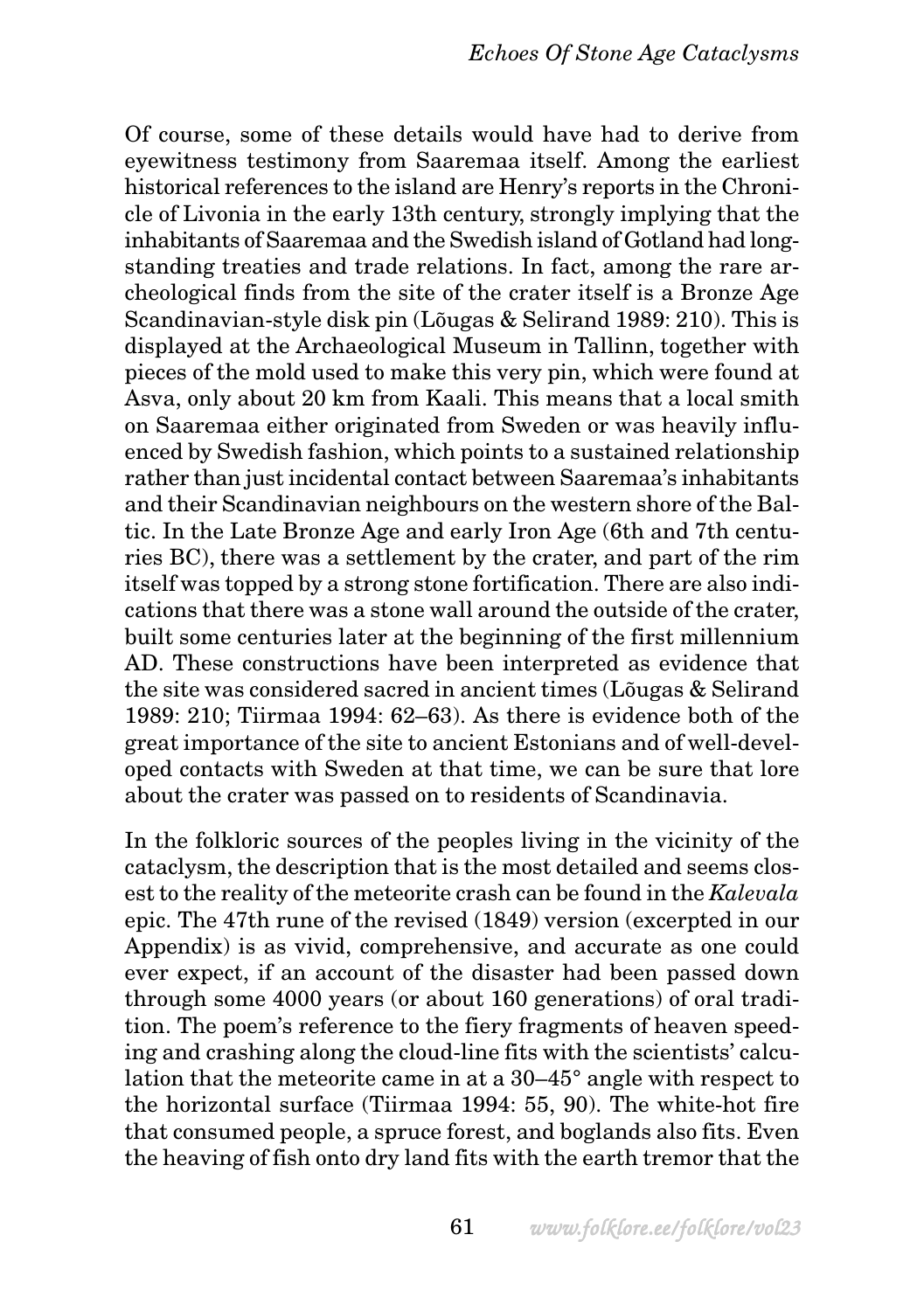impact would have caused. The mention of a crash into the water of a Lake Alue seems to contradict the scientists' conclusion that the crater was formed above sea level, but the reference here may be to merely an additional fragment that landed in the nearby sea; otherwise it would be hard to explain the fire on land. Or perhaps the narrator is referring to the lake within the crater that actually formed shortly after the crash.

One can find somewhat similar myths in other regions of the world. For example, the ancient Greeks told of Phaëthon, who begged his father Helios, the sun god, for a chance to steer the solar chariot for just one day. The inexperienced driver lost control of the chariot, which veered off the sun's proper path and tumbled to earth in a fiery catastrophe, burning fields and forest. The culprit earned a fatal lightning stroke from an angry Zeus, and Phaëthon's grieving sisters were turned into quaking poplar trees. There is certainly a parallel to the *Kalevala* account, where the disaster is set in motion when the sky-god Ukko gives the maiden Imbi the task of caring for a heavenly fire, which was to become a new moon and a new day; Imbi lets it slip through her fingers and fall to the earth. But the emphasis in the Greek tale is on the relationships between the gods, while the Finnic tale goes into great detail about the earthly consequences at the site of impact. If the two myths are in fact linked, then the spread from the Baltic area (with an impact crater formed in the presence of human witnesses) to Greece seems more likely than *vice versa*. Baltic amber has been found in Greece, so there was an ancient trade network that could have served to transport news and tales, as well as goods, from the Baltic to Greece. Is it just an intriguing coincidence that the amber tears of Phaëthon's sisters became the golden leaves of the poplar trees (Grimaldi 1996: 149)?

# **FLYING REPTILES AND AMPHIBIANS**

Meri (1976: 250–253) notes that the streaking meteorite could have been the inspiration for the many references to flying, fiery snakes in Baltic Finnic lore. The chronicler Henry of Livonia reported in the early 13th century that a hill in northeastern Estonia (probably Mount Ebavere near Väike-Maarja, possibly Emumägi near Jõgeva) was the place where Tharapitha, the great god of the people of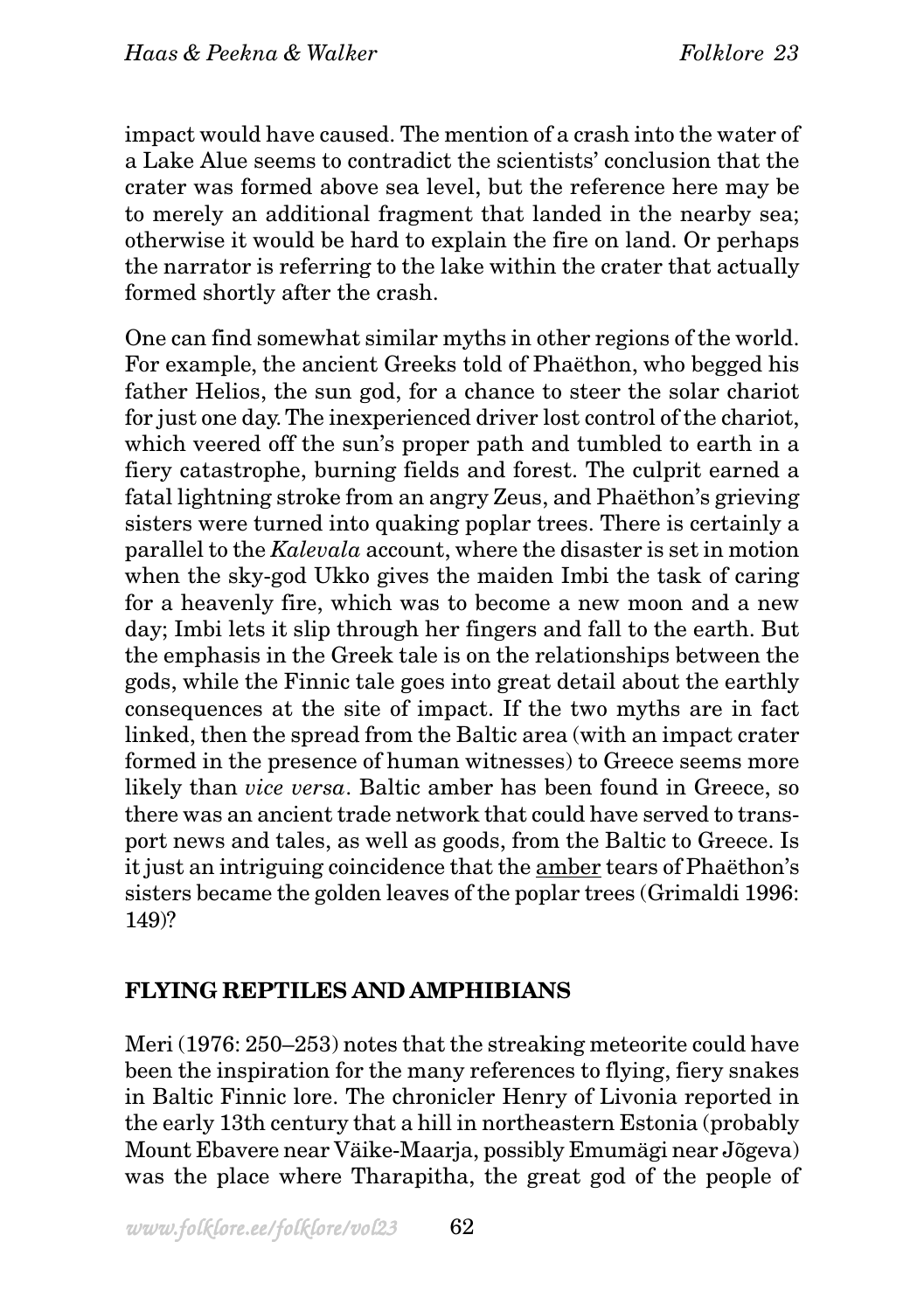Saaremaa, was born and whence he flew to Saaremaa (Tarvel & Kleis 1982: 217; Remmel 1998: 34–35). Can it be just a coincidence that the Kaali meteorite first became visible almost directly overhead at this place and then flew west to Saaremaa? Tharapitha has been deciphered variously as "Taara, help!", "Taara's lightning", or "Taara's long-bodied dragon-snake" (Meri 1984: 97). In 1544, Sebastian Münster, who must have heard persistent stories about fiery objects in the sky, wrote that "At nighttime there often appear in this country [of Estonia] flying fiery snakes and other monsters of the devil" (Meri 1984: 65). Long after that, Estonians preferred to use euphemisms like 'the old long one', 'long-tail', 'the mountain eel', 'the white man', or 'the flying man', to avoid offending and calling forth a dangerous flying snake (Meri 1976: 250). If a tale merely mentions a dangerous flying snake, without mention of the ability to cause fire or earthquakes (*Eesti muinasjutud* 1967: 329), the connection to the Kaali meteorite is dubious, but when details about the reptile's destructive powers are added, which fit the crater's formation process and aftermath, then the argument for a connection is on much stronger ground.

Meri also suggests that there may be some connection to the unusual preoccupation with snakes of the more natural kind among the Baltic Finns. The earliest cult object (with no apparent practical value) found in Estonia is an elk-antler carved to look like an adder, but its dating to the 5th millennium BC (Selirand & Tõnisson 1984: 24) makes it unlikely that it was inspired by the Kaali meteorite. Estonian seafarers from Saaremaa took adders with them as an aid to finding directions, getting favorable weather, and warding off disasters (Meri 1976: 253). Could the navigational reputation of the snakes have something to do with the fact that the iron fragments from the streaking meteorite turned into magnetite as a result of impact metamorphosis (Tiirmaa 1994: 58-59), and thus could have been used to make a compass? This seems unlikely, since more than three millennia elapsed between the snakelike meteorite's transformation into magnetite fragments and the first known use of such material for a navigational device in European waters. Whatever its source, the notion of snakes as an aid to seafarers might explain the origin of dragon decorations on ships – symbolism which the Vikings may have adopted from the Baltic Finns. The Finnish historian Matti Klinge (1984: 93–107) points out that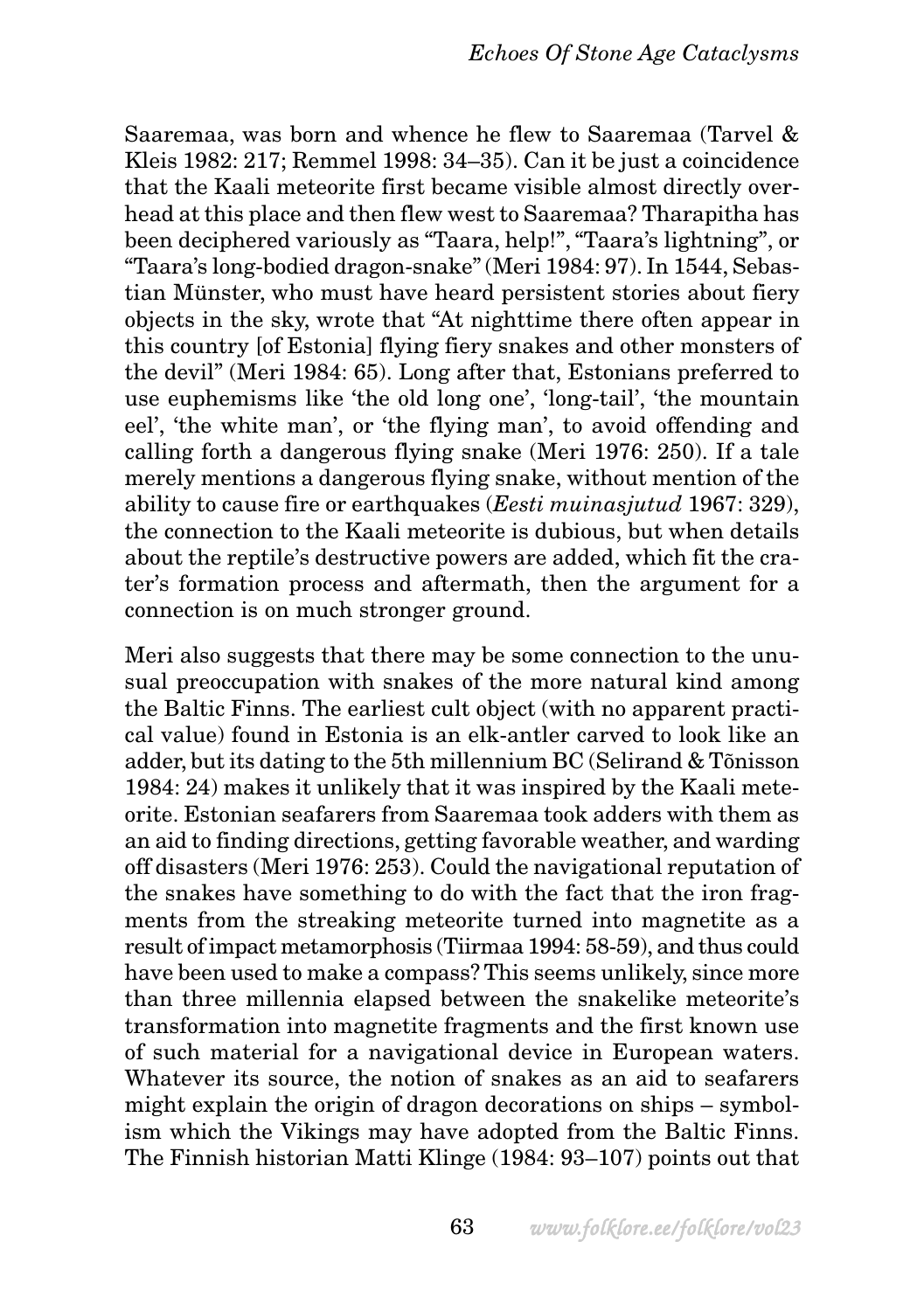as late as 1690, the Karelians of the White Sea decorated their ships with snake- or dragon-like masthead figures.

Christian missionaries and priests put a special emphasis on getting Finnic converts to abandon their benign, respectful views of snakes (Klinge 1984; Gustavson 1981: 62–63). Meri (1976: 250) notes that Estonian peasants saw grass snakes as protectors of the farm and even gave them milk. Such reverence for these creatures was also reported among the Balts (Jones & Pennick 1999: 177–178). But one does not need a serpentine meteorite to explain this. Snakes ate rodents and thus were appreciated for reducing loss of grain to such pests (Viires 1976: 566). As the Baltic Finns would have gotten cats later than their Indo-European neighbours, such help from snakes might have seemed more important to the former, for a longer period.

Yet the clergy noted in 1428 that the inhabitants of the province of Livonia (southern Estonia and northern Latvia – once Liv territory) had a peculiarly strong belief in the powers of snakes and lightning (Remmel 1998: 32, citing Ants Viires *Puud ja inimesed* 1975: 47). Even in coastal Lithuania, which seems to have been a Finnic territory in ancient times, the inhabitants worshipped snakes and fire until the advent of Christianity. There is even a Lithuanian folk tale about serpents threatening to set a house on fire if the human occupants do not keep their promise to them (Zobarskas 1959: 1–5), which is reminiscent of the 17th century reports of Estonian and Liv shamans or wizards who could call upon dragon-snakes to set fire to the houses of people who had crossed them (Meri 1976: 110). This might be a faint echo of the snake-like meteorite that set many houses on fire on Saaremaa long ago. Here again, however, a more mundane explanation could be offered: snakes might tend to bask in the warmth of compost piles, haystacks, and other heaps of rotting vegetation, which could ignite spontaneously. Snakes' preference for the warmth of farmhouse stoves (Jones & Pennick 1999: 177) could also be a source of their association with fire.

It should be noted that the Baltic Finns, despite their special awe of reptiles, also displayed a concern about safety around them, in the form of incantations encouraging snakes to bite other things instead of people (Tedre III 1971: 1044 ff., IV 1974: 344). Moreover, tales of snakes as evil extortionists and people-eaters were not alto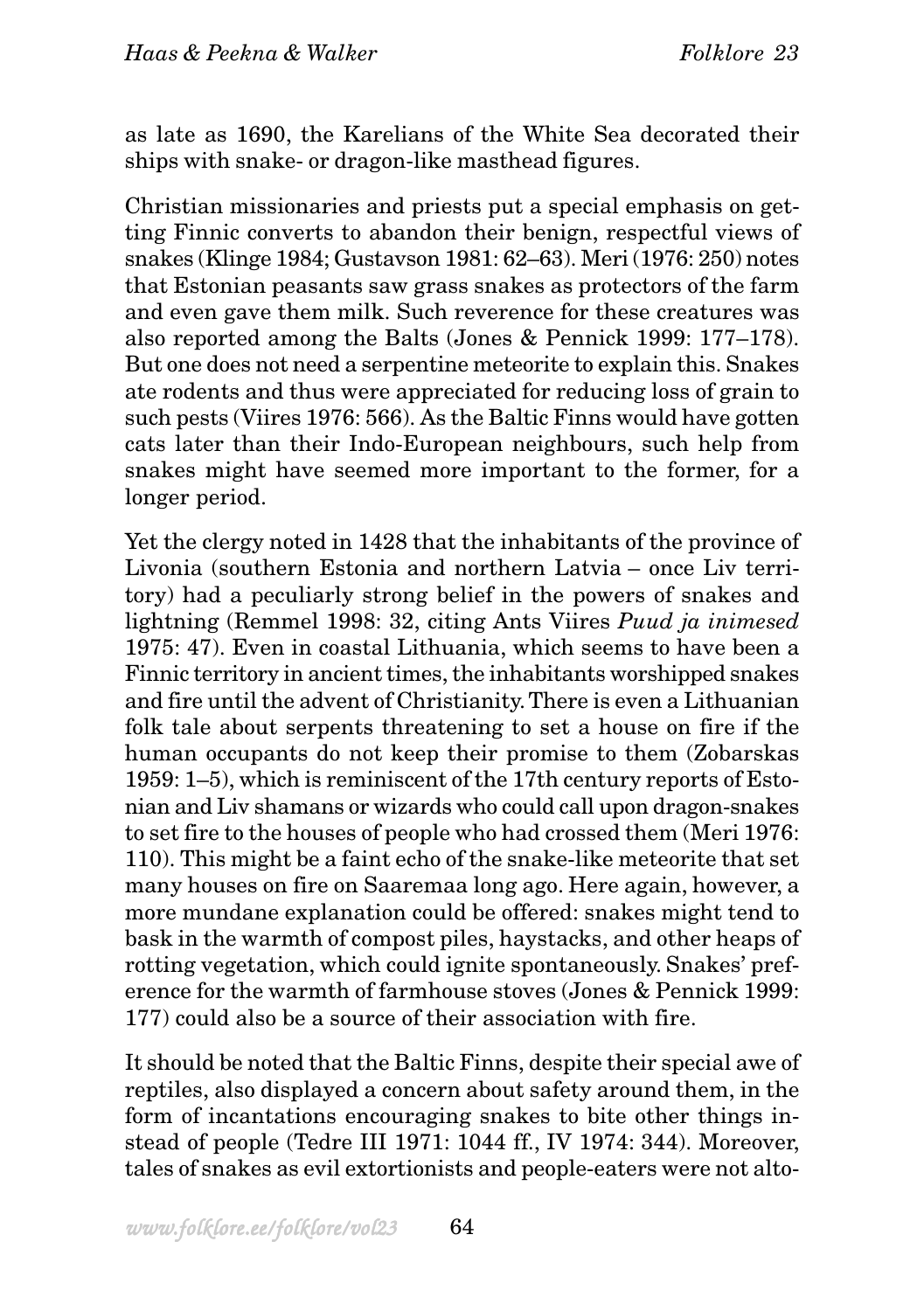gether absent among groups like the Estonians (Viidalepp 1959: 397), although the antiquity of such tales might be questioned. But even in the stories of snakes posing a danger to people, there are often references to the sky. Snakes were said to slide up fence poles to chew cloud strings, thereby causing cloud-pieces to fall to earth, which are poisonous and can cause dogs to get rabies. The bark must be removed from poles and their tips must be sharpened, to keep snakes from bringing such dangers down from the sky (Hurt 1989 [1899]: 94). Jürgenson (1997; 1999) suggests that the poisonous cloud-pieces might be slime molds or mushrooms that thrive on rain-soaked ground, but that does not explain why snakes in the sky would bring them down.

Among neighboring Indo-European peoples, snakes and dragons are more likely to be seen as creatures that are evil and capable of being vanquished (e.g., by St. George, St. Michael, or St. Margaret), and even in Estonia many such tales have been collected (Järv 1999). But occasionally there are intriguing hints that even these tales may contain some echo of the meteorite crash. For example, from the northern coast of Germany (Pomerania and the isle of Rügen) comes a tale about a fire-breathing dragon which terrified people and animals, but eventually ended up in the Baltic Sea, swimming in the direction of Sweden (Jahn 1999: 137), which loosely fits the trajectory of the Kaali meteorite.

It may not be out of place here to note that the Anglo-Saxon hero Beowulf of southeastern Sweden perishes in his last battle, against a fiery dragon. The "sky-plague" that was Beowulf's nemesis was a long creature that flew at night over a coast of gray stone cliffs with vaults that hid treasure-troves of ancient heathens "of another race". It used its fiery, poisonous breath to scorch and depopulate the countryside, reducing forts and earthworks to dust and ashes (Heaney 2000: 151–159). The description of the dragon and the devastation it causes has much in common with the Kaali catastrophe, and Saaremaa does indeed have gray stone cliffs.

Finally, there is an Estonian tale of a flying frog-like monster (Põhja Konn, or Northern Frog) with glowing, hypnotic eyes and a long tail – an image that is compatible with a streaking meteorite. It was said to jump great distances and cause earthquakes, and its dead body caused diseases (Kreutzwald 1976: 206–216). The north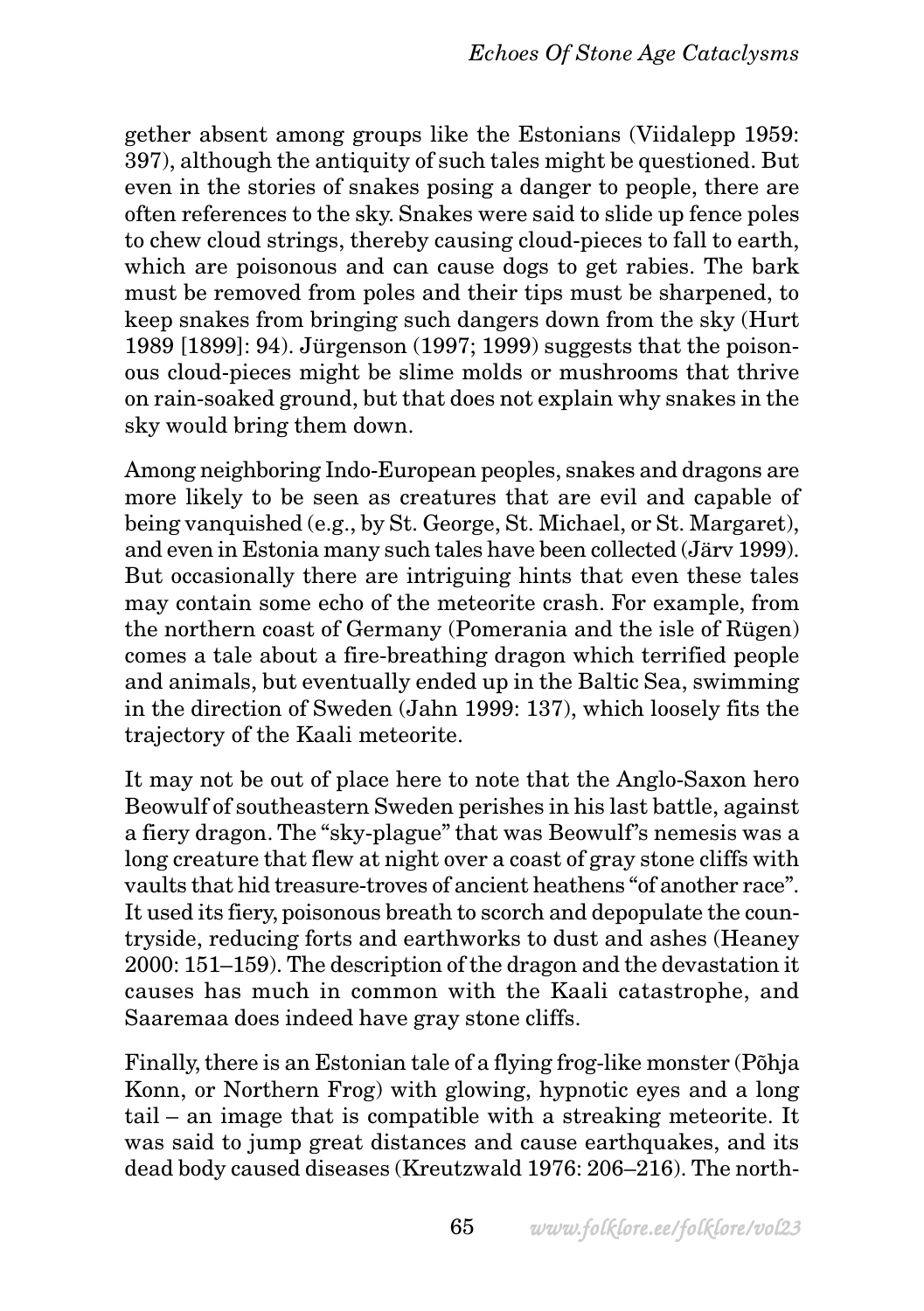ern origin of the monster does not fit the appearance of the Kaali meteorite from the east, but it would make sense if the story originated from southern Estonia, where the observer would have seen a strange object streaking across the northern sky. An interesting detail is that this insatiable people- and animal-eating monster had metal scales. Since the Kaali meteorite left small granules of iron around some smaller craters, this could be still another echo of the ancient catastrophe in folk tales.

Meri even suggests that the iron helped make Saaremaa an important center of smithing and trade. Tiirmaa reports, however, that meteoritic iron has a distinctively high nickel content, which has not been found in any of the iron objects from Saaremaa. The meteorite was mostly vaporized on impact. Even if some small pieces could be recovered from the smaller craters, their value for iron smelting would not have been realized in 2000 BC, well before the Iron Age, and the sites would have been overgrown with forest by the time Saaremaa's inhabitants would have realized the value of the nuggets. It would thus also seem unlikely that the meteorite is the source of the concept of an "iron star", in an Estonian folk song (Tedre III, 1971: 142), unless Veski's dating of the crash to around 600 B.C. turns out to be closer to the mark.

# **HOT SNOW AND THUNDER ROCKS**

The aftermath of the meteorite's crash would have included a shower of hot cinders and rocks on the island of Saaremaa. This may explain the curious contradictory phrase 'hot snow', which is found in Estonian folk poetry (Viidalepp 1959: 15; Laugaste 1963: 156).

| Ehk tuli tulista lunda           | Even though hot snow fell, |
|----------------------------------|----------------------------|
| ja sadas sula raheda,            | and molten hail fell,      |
| valas vihma varda'asta:          | rain poured in torrents,   |
| <i>ikka pean ma minema</i> [---] | still I need to go[---]    |
| (translation by A. Haas)         |                            |

This is a serf's lament about how he is obligated to go to work regardless of the conditions outside. It is possible that the original singer just hit upon the phrase 'hot snow' as an apt expression for showing how ridiculous or extreme the serf's situation was, just as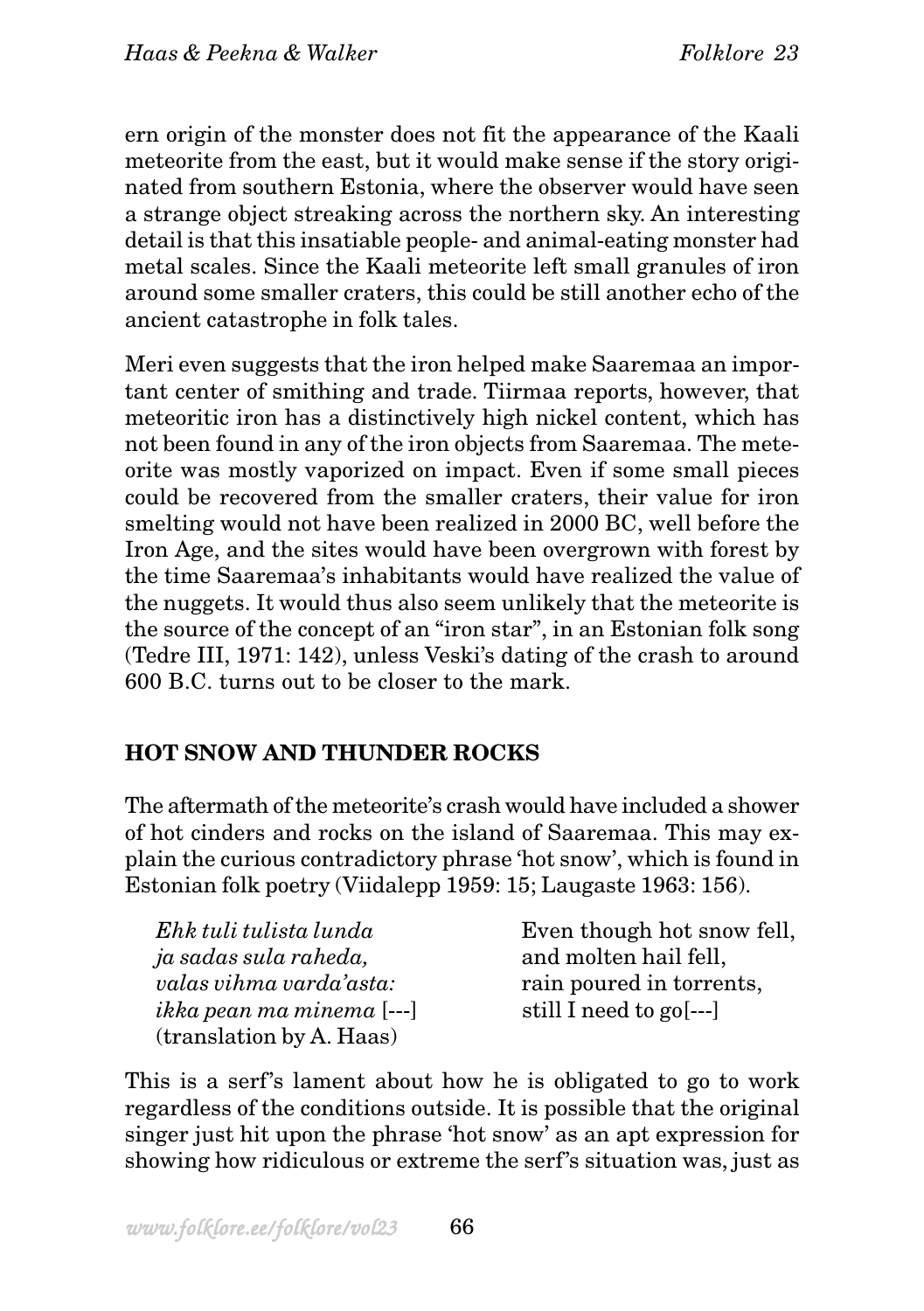the American composer Stephen Foster came up with the line for his song "Oh! Susannah!": "The sun so hot, I froze to death."

The meteorite fragments that created the smaller craters near Kaali did not fully vaporize. Moreover, *ejecta debris* from the craters fell to earth. This may be the source of the concept of "thunder rocks", which is found among the Livs, who lived on the shore of the Bay of Riga and had close contact with the Saaremaa Estonians. The Livs' supreme god was Piktul(is) (*pikne* means 'lightning, thunder'; *pik tul* = 'long fire'?), to whom rams were sacrificed. He was credited with excavating a new river bed and punishing evil spirits and witches with lightning. When he hurled thunder rocks to the earth, they made fist-sized holes of great depth (Loorits 1998 [1926–8] I: 48–56). Estonians also had a supreme thunder god Uku (counterpart of the Finnish Ukko, whose name literally means 'Old Man, Grandfather'), who was said to throw chunks of hard black rock, causing holes in the ground (Laugaste 1963: 133; Valk 1998: 494). Saaremaa residents had a peculiar sensitivity to the awesome powers of lightning and an acute sense of fatalism that kept them from fighting the fires it caused, and they persisted longer than other Estonians in characterizing lightning bolts as stony arrows that were reflections of the wrath of the "old man in the sky" (Lõugas 1996: 106–107, 115–116).

While these images are certainly compatible with the consequences of the Kaali meteorite, they could also be borrowed from the Indo-Europeans. The Scandinavian god Thor, whose cart was pulled by he-goats, is a prime candidate as a source of inspiration, but even the Latvians, Germans, Celts, Romans, and Greeks associated thunder with a supreme god hurling objects (Loorits 1998: 49; Jones & Pennick 1999: 95, 147; *Larousse Encyclopedia* 1959). Vulcanism in southern Europe or small meteorites anywhere could have inspired these tales. The Thor (Taara, Tooru) cult was especially strong on Saaremaa and among the coastal Finns (Klinge 1984). There is some evidence that the name Thor might have a Finno-Ugric root (Meri 1984: 96–7; Remmel 1998: 35; Valk 1998: 494), but the sky deities of the non-Baltic branches of this language group do not seem to have much in common with their counterparts in the Baltic area (Lintrop 1993: 21–32; 1997a: 23–27; 1997b: 24–29). Derivation of the name Thor from the ancient German Donar (thunder) seems more likely. In any case, it is interesting that the ancient Baltic Finnic peoples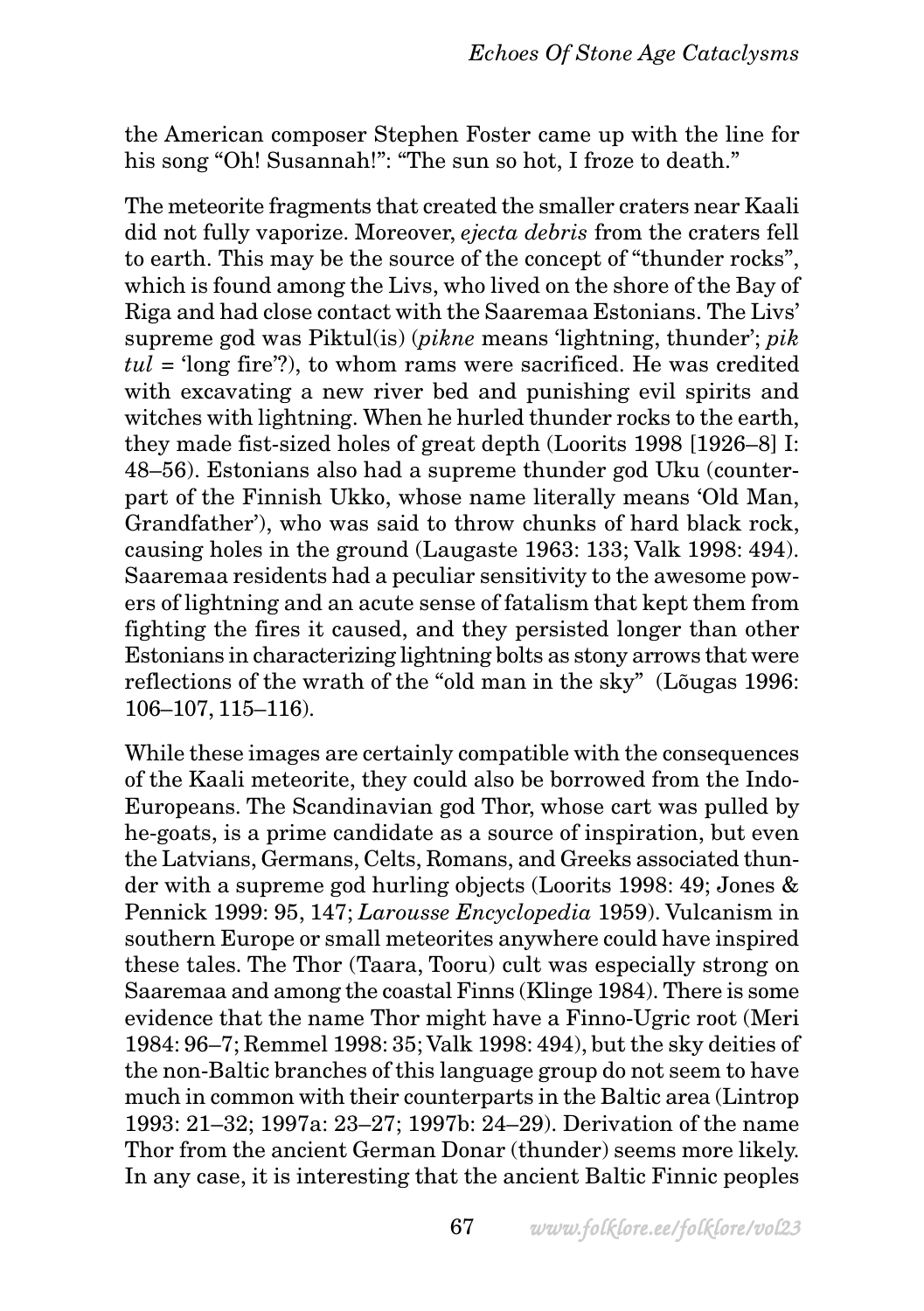chose not to give the same honor to others in the pagan Indo-Europeans' pantheon.

## **SAAREMAA BURNING**

The meteorite crash caused an immense forest fire on Saaremaa. This might be the reason for the association of Saaremaa with a holocaust, in the folk songs of Estonians and Finns (Meri 1976: 111– 112). Could the fire recalled in these songs not be due to a lightning strike or unattended campfire? Then why would such an event on Saaremaa be considered newsworthy in Finland, where there must have been such ordinary fires as well? The connection with the Kaali meteorite is made more plausible by the details in an Estonian song, which refers to whirling stones, objects thrown by the stars, thunderous noise, and even a burning lake!

| Nägin Saaremaa põlema,                      | I saw Saaremaa burning,                                              |  |
|---------------------------------------------|----------------------------------------------------------------------|--|
| tule luugista tulema,                       | I saw the pyre rampaging,                                            |  |
|                                             | sood süütsid, järved põlesid, The fen caught fire, the lakes blazed, |  |
| kivid keereldi ojusid,                      | Stones swam in the whirlwind,                                        |  |
| tähed lõivad tääringida,                    | Stars were tossing dice,                                             |  |
| mõõga otsad mõõringida.                     | Swords were howling thunder.                                         |  |
| (Translated by Juhan Kurrik, 1985: 250-251) |                                                                      |  |

The song goes on to lament the human casualties, in a manner reminiscent of the Kalevala rune in our Appendix.

### **WANDERING LAKES**

When looking in Latvian sources for folk tales that might contain some echo of the Kaali catastrophe on Saaremaa, we found an interesting pattern. There are many stories about lakes that fly to new homes, accompanied by one or more of the following phenomena: a dark sky, tremendous racket, warning calls from birds, fish landing on the ground, buildings getting swamped, and people drowning (Sterlete 1958: 128; Šmits 1970: vol. 15, 428, 437; Ancelane 1991: 84, 148, 204, 206, 219, 221, 223, 229, 241, 243, 248–249, 260, 280, 297). Latvia has many lakes all over the country, but these stories are concentrated in the coastal area formerly occupied by the Livs,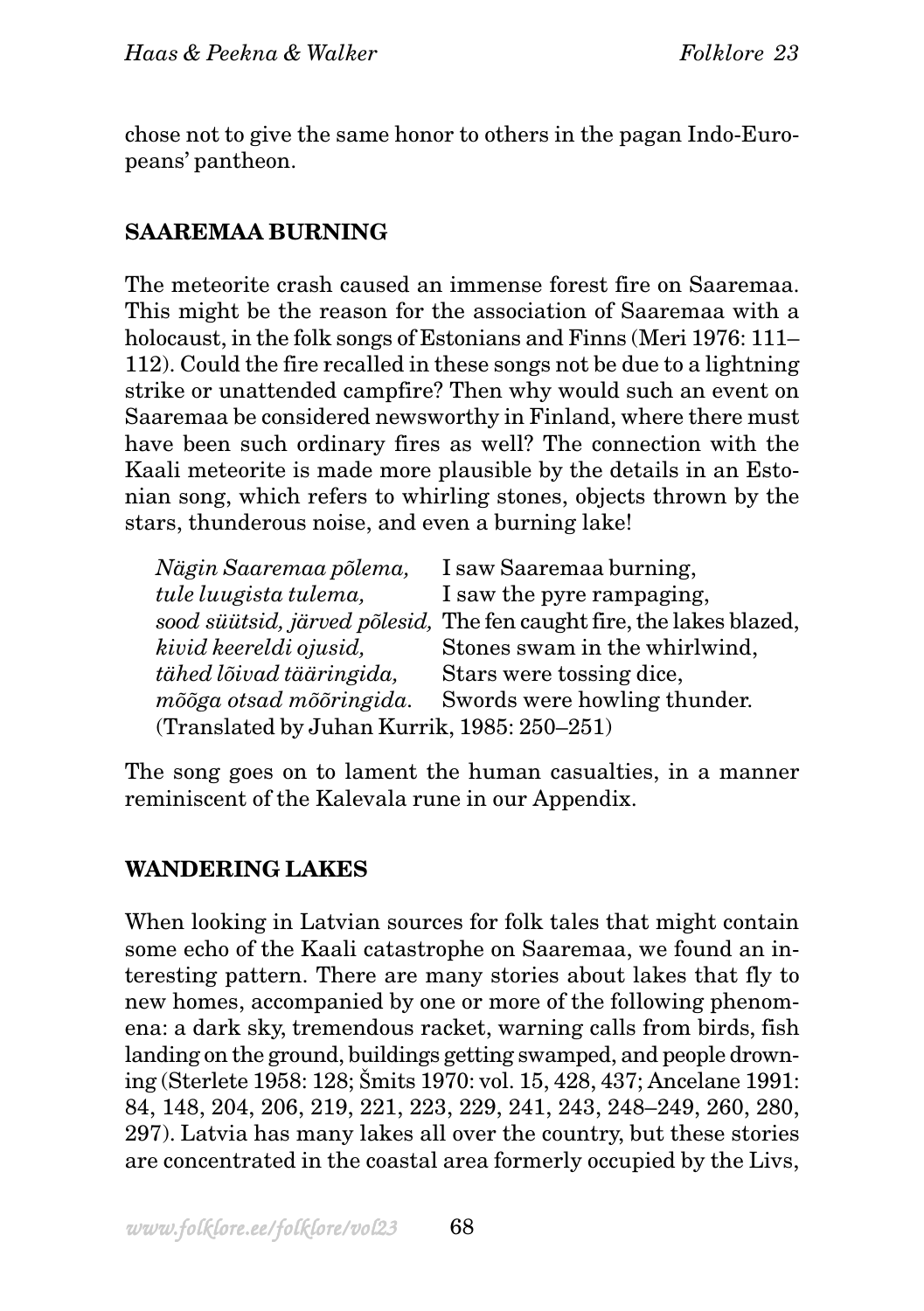particularly around the Bay of Riga. The Livs themselves also have such stories (Loorits 1998 I: 130), so they could have passed them on to the Latvians arriving in their territory.

A possible explanation is that the meteorite crash shook the earth so much that it generated a tsunami. Obviously, the darkened sky and great noise could have been the consequences of the crash on Saaremaa. Given the proximity of Kaali Crater to the southern coast of Saaremaa Island in 2000 BC, some kind of wave would have been generated by the impact, which would have radiated southward to the shores of the Bay of Riga. Water birds floating near the Latvian shore might have been alarmed by the approaching tsunami, and humans might have interpreted their panicked, noisy flight as a last-minute warning of the wall of water. If the wave was big enough to get over the coastal dunes and ridges, it could have created new ponds and lakes near the seashore.

Could the blast energy, calculated to be equivalent to 1 to 4 kilotons of TNT, be enough to cause a devastating tsunami in the Bay of Riga? To get an upper bound on the magnitude of the possible water wave height, let us assume that the explosion took place at the level of the bay's water but at the location of the actual impact point (just a bit inland), and that the water depth was approximately 20 m. Using linear theory, the impulse coupled to the water to generate a water wave is about 9% of the available energy. This would generate a 2 m wave at about 2 km from the point of impact. At the closest point to the southwest, Kolka, the wave would be only a few centimeters high. Even with some build-up from run-up (heightening of the wave as it approached the beach), it is not likely that the wave would have been observed as all that unusual, since 2 m waves are common in the area. But it might have been enough to catch some birds and fish by surprise, hence the references to squawking birds and fish heaved onto land. (The latter phenomenon is mentioned not only in the Latvian tales but also in the 47th rune of the *Kalevala*.)

It seems more likely that the stories might have been generated from the appearance of a lake in the middle of Kaali Crater, following the meteorite crash. The news about this odd event could easily have been transported around the Bay of Riga. People across the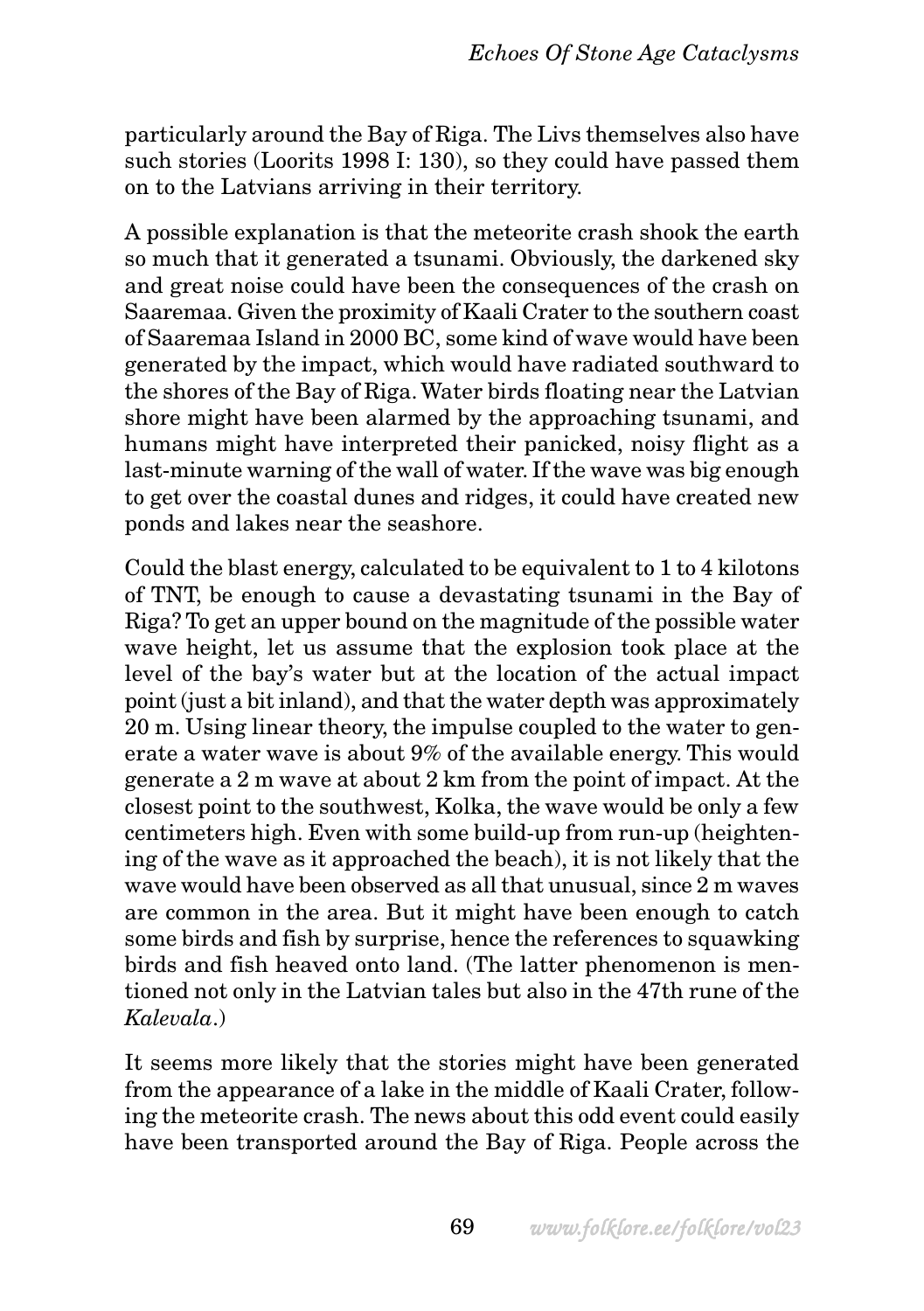bay would have heard the noise, seen the dark cloud following the explosion, and had some curiosity about what happened on Saaremaa.

Estonians also have many tales of wandering lakes, with similar elements (dark sky, terrible noise, etc., but the warnings tend to be delivered by a dark ox rather than a bird (Laugaste & Room 1958: 55; Laugaste 1963: 261; Vint 1964: 12; Kreutzwald 1967: 340, 374; Laugaste & Liiv 1970: 185, 593; Gustavson 1981: 107–109, 115–117, 124–126; Peebo & Peegel 1989: 184).**2** Estonian stories about wandering lakes are typically from far inland, but there is a curious pattern: a concentration of such stories from the vicinity of Mount Ebavere, whence the meteorite flew to Saaremaa! As the knowledge about the meteorite's path and its arrival in Saaremaa seems to have been preserved deep in the Estonian interior at least until the 13th century, it is not far-fetched to think that news of the consequences (including the sudden appearance of a lake) would also get back to the Mount Ebavere area and influence the locals' views on the permanence of their own lakes.

Wandering lakes can be explained in other ways, such as a drought, tornado, or bursting dam. The Estonians recall the occasional drainage of Lake Ülemiste and the flooding of Tallinn on the slope below, when they tell the tale of the Old Man of the Lake who is ready to flood the city, should anyone respond with a "Yes" to his annual question about whether the construction projects in Tallinn have been completed (Kreutzwald 1976 [1866]: 333). We also find tales of insulted and departing lakes among the Mari, a group of Volga Finns deep in Russia (Sebeok & Ingemann 1956: 65, 98, 113). But when a tale in the Baltic region deals with the unexpected arrival of a lake, following a great noise and dark sky, a connection to the Kaali meteorite is plausible.

### **THE PERSISTENCE OF MEMORY**

Our argument that ancient cataclysms might be reflected in recently collected folklore obviously rests on the assumption that oral tradition can transmit such lore relatively undistorted for many generations. The Kaali crash seems to have occurred about 4,000 years ago, while the periglacial lakes in the Baltic area drained some 8,500–10,200 years ago. Is it realistic to think that the news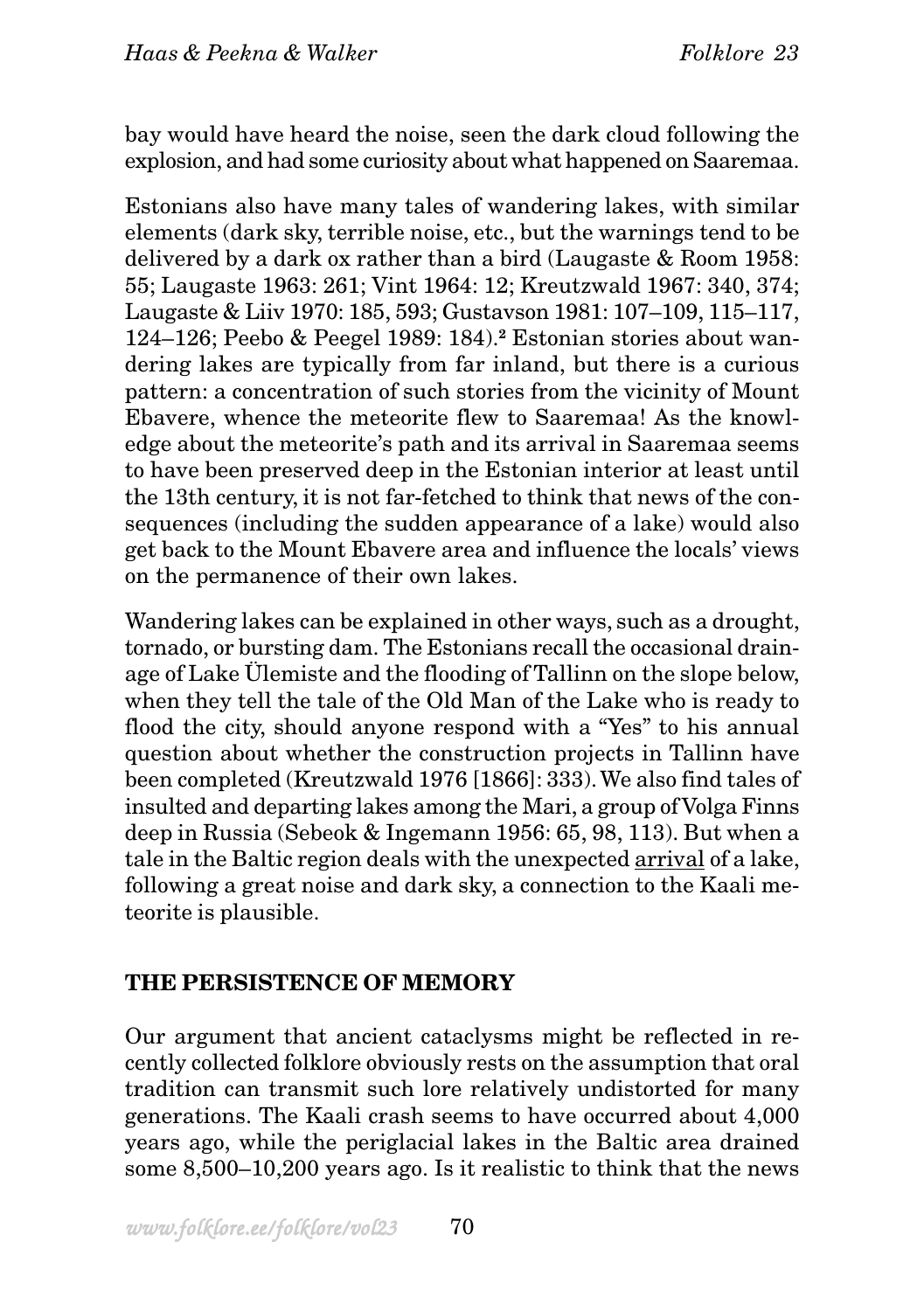about these events could travel through about 160 generations in the former case and through an even longer intergenerational chain in the latter case (340–408 generations, if the generation gap averages 25 years)?

Viidalepp (1959: 442–443) notes that the Estonians on Muhu Island remembered details of the construction and use of a fort built before the conquest of Estonia in the early 13th century. On Saaremaa Island, the locals insisted that a field at Linnamäe had been an ancient hill fort, although no signs of such remained; when archeologists finally started digging in the area, they found the remains of an old fort, which had been in use for about a thousand years, from the beginning of the first millennium BC. So a memory without visible evidence had been accurately preserved for about 2,000 years. A similar period of recall has been verified in Denmark, where the people in Bøllinge township told stories about a gold-filled wagon at the bottom of a bog. Archeologists found the remains of two wagons at the spot, and dated them to the pre-Roman Iron Age (Alver 1989 [1962]: 138). The gold, however, was missing, either because storytellers had decided to add this element to make the tale more interesting, or because it had been secretly removed at one time. Alver gives other examples from Scandinavia, and notes that in other regions, accurate recall of events up to 4,000 years ago has been established. It should also be noted that there is a gap of 4,000 years between the catastrophic flooding of the ancient Black Sea shoreline, the probable source of the story of the world's great flood, and the oldest written account of such an event in the epic of Gilgamesh.

So it seems quite plausible that memories of the Kaali catastrophe could have been transmitted through the ages to our own day. The argument for accurate recall over millennia is harder to make in the case of the periglacial lake drainages, since they occurred much longer ago. Important details about what happened would certainly get distorted and forgotten over such a long period, but we think a vague memory of even such distant events could have survived, for reasons explained in the next section.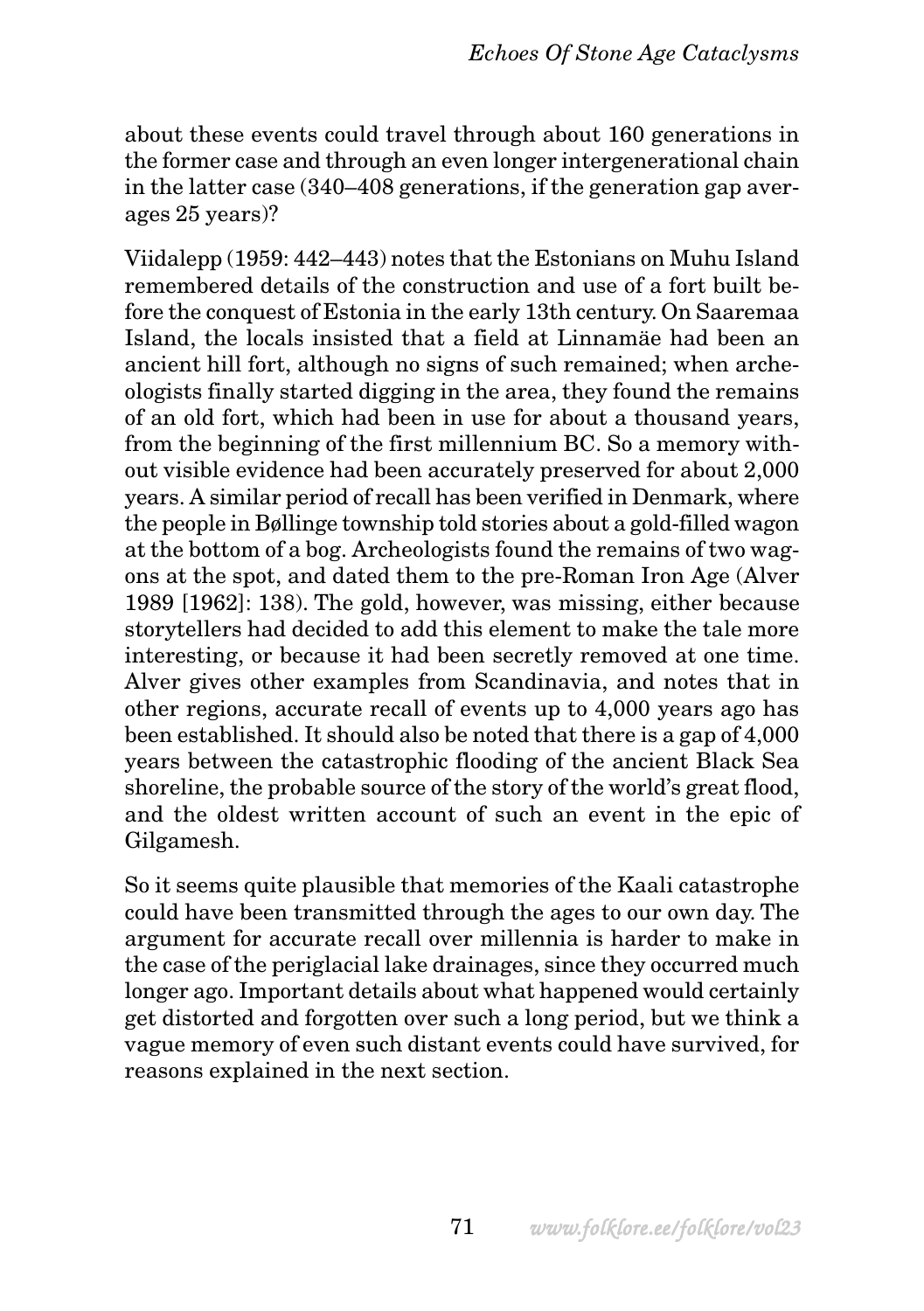## **THE SOCIAL FUNCTIONS OF REMEMBERING CATACLYSMS**

There can be no doubt that after the sudden periglacial lake drainages and the meteorite crash occurred, the cataclysms became a main topic of conversation for the observers and their descendants for a long time to come. People would have tried to interpret the unprecedented events in terms of more familiar concepts, speculated about what unseen forces or supernatural beings might have made Nature take such unexpected turns, and worked the amazing events into the stories, songs, incantations, and other lore passed on to subsequent generations. Those who were eyewitnesses to the events would have related their experiences with firm conviction and strong emotion. Those who were born shortly after the event would have taken the claims most seriously and passed them on without casting doubt on the veracity of their elders. In those days, people lived a precarious existence, had to pay close attention to the dangers and opportunities in the natural environment, and could not afford to believe only what they had directly experienced themselves.

Many generations later, the lore connected to the cataclysms would have receded in importance. Without recurrences, interest in the ancient events was bound to wane eventually. New disasters and extraordinary events would come to the fore – wars, plagues, religious conversions, etc. – and compete for the attention of storytellers and singers. New characters might be connected to old sites, as in the mainland Estonian tale about Vanapagan (Old Pagan) doing his sauna-whisking and bathing at Kaali (Laugaste & Liiv 1970: 353). But there would still be an important reason to pass on ancestral lore about the environment of the past. Remembering something about what was considered noteworthy by one's elders and those before them would be a way of honoring ancestors and affirming one's affiliation with a long chain of generations of one's own kind, even if the relevance of the information to contemporary problems seems minimal (Jaago & Jaago 1996: 36–38, 42–44).

Finally, the storytellers and singers may modify the ancient lore in some manner, combining components of different tales or songs, or adding some new elements. This could make their presentations more interesting, entertaining, congruent with other lore or a cer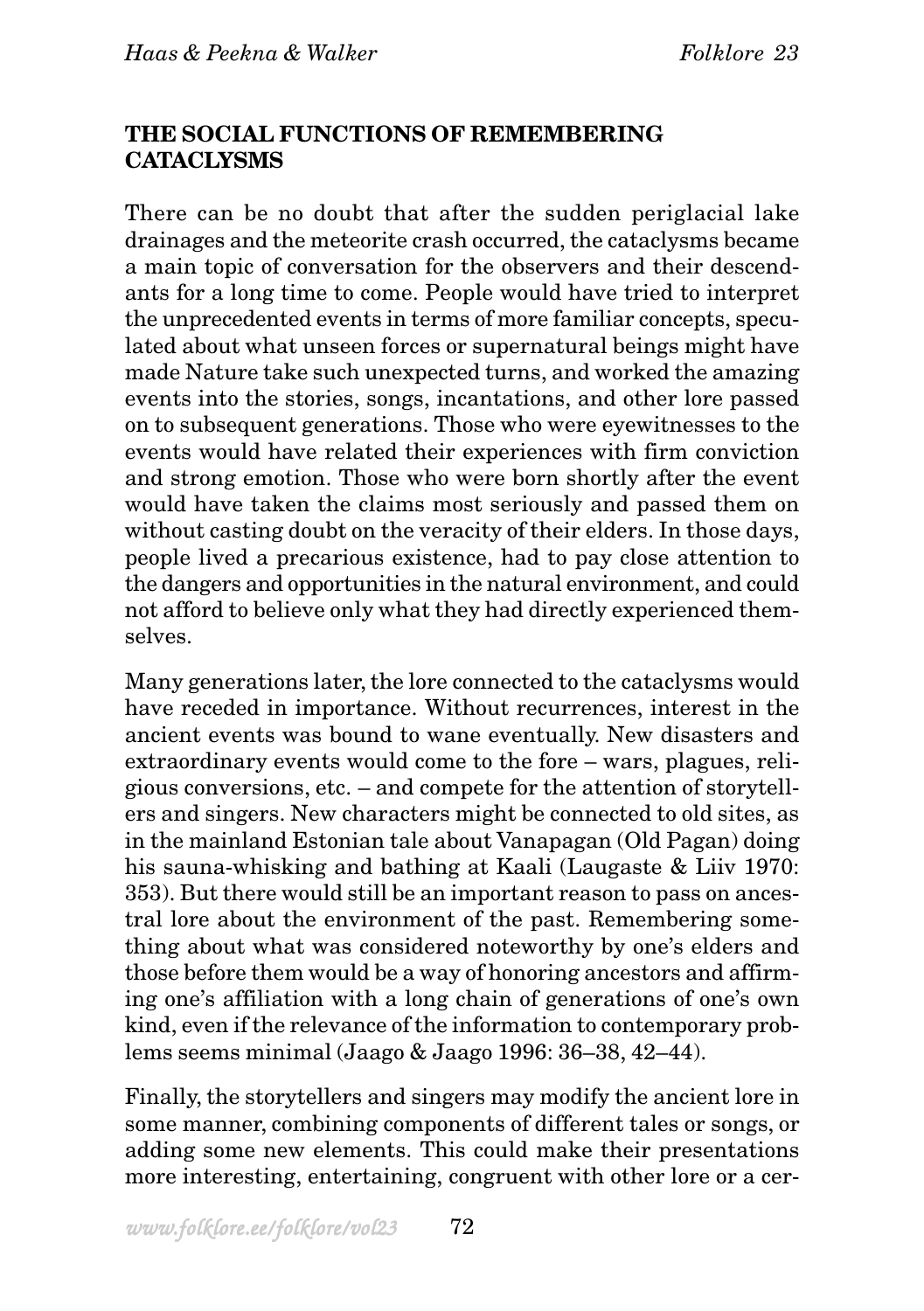tain poetic style, or instructive to the next generation. This process has been documented in studies of how the same person presents different versions of the same basic tale or song on different occasions, or how different storytellers and singers put their own spin on a widely known plot or theme (Dubois 1995; Hiiemäe 1978. See also Pentikäinen 1989: 112–120; Lintrop 1999; Sarv 1999).

If a moral is added to a story or song, a possibly irrelevant description of what happened long ago becomes a way of instructing youth and reinforcing the values and norms of society. For example, the Kalevala rune about the butterfingered Imbi, who let the heavenly fire that Ukko entrusted to her slip from her grasp, can be interpreted as a warning to young listeners to respect their elders' experience and to take seriously the responsibilities that their elders bestow on them. A story about a vengeful snake or sun that sets fire to people's houses (Zobarskas 1959: 1–5; Kreutzwald 1976: 312) reinforces the principle that we must control our greed and keep our promises, lest we bring others' wrath down on our heads. When a wandering lake is explained as a consequence of someone's washing a soiled diaper in it, being stingy with offerings to God, giving the lake a distasteful name, or otherwise being bad (Kreutzwald 1976: 340; Ancelane 1991), and those who ignored the warnings are said to have drowned, the listener is cautioned against submitting others to egregious insults, reminded to think about the consequences of seemingly small signs of disrespect, and taught to take others' warnings seriously. Like a shaman who uses a patient's illness as an opportunity to inquire about possible violations of taboos and to tell people that angry spirits might be behind a mysterious ailment, a storyteller or singer can use a natural catastrophe to remind listeners how they should behave, in order to avoid another disaster.

With his famous dictum that social phenomena must have social origins, Durkheim (1966 [1895]: 110) implied that lore has this function of moral teaching or upholding the social order from the very beginning. Our analysis suggests, on the other hand, that a description of a natural cataclysm can initially be passed on as a form of fairly straightforward reporting about what transpired, and moral lessons may or may not be drawn from it later. It is not clear, for example, what the listener is supposed to take to heart, from the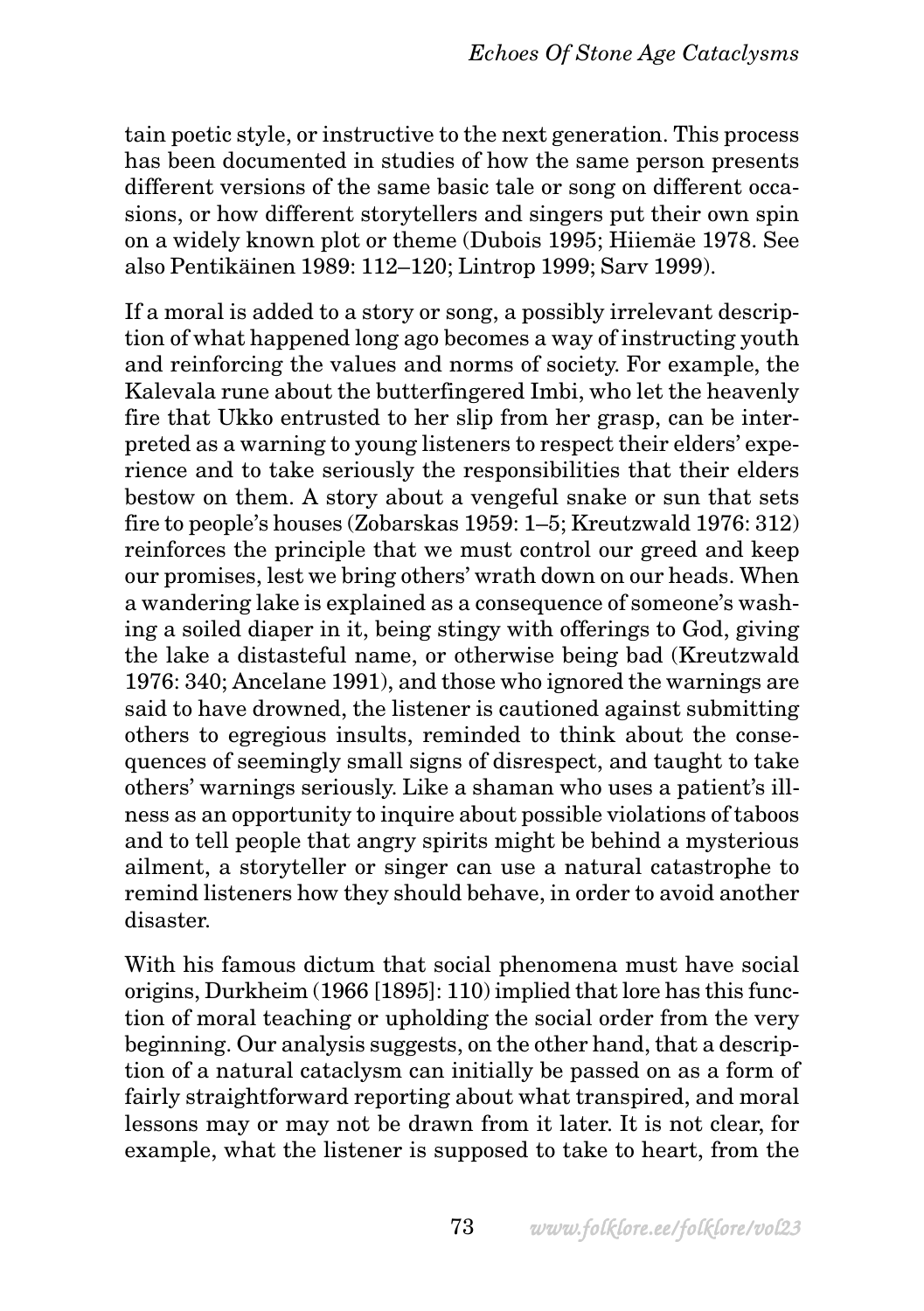description about a bird's search for a nest over the great lake or from the account about Saaremaa's burning. Much of the lore that seems to reflect the ancient cataclysms retains its descriptive character, with an emphasis on the amazing natural phenomena. The moral lessons often seem to be secondary in importance, appended as an afterthought. This fits with another of Durkheim's assertions that the original cause of a phenomenon may not be the same as its subsequent function (1966: 90, 110).

# **CONCLUSION**

The spectacular geophysical events that occurred in ancient times seem to reverberate in the folk tales and songs of the peoples in the Baltic area even today. While there are plausible alternative explanations for some of our examples, it seems unlikely that all of them can be dismissed, particularly the ones where multiple and realistic features of the cataclysms seem to be preserved in the account.

It would indeed be remarkable if no traces of any kind were left in the lore that came down to contemporary descendants of the original observers. When the Estonian rock group Ruja sings about the Northern Frog in its tune "Rävala Rock" or the Liv-Estonian folkjazz ensemble Tulli Lum chooses "Hot Snow" for its name, they and their fans may not realize the possible connection to ancient cataclysms. Yet they are drawing from a store of images and accounts that are part of their cultural heritage, which has been shaped not just by the ordinary conditions and recurrent features, but also by the extraordinary events of their ancestors' natural environment.

Many of the metaphors that are preserved in the lore will remain mysterious, but a clearer understanding of some of them is possible if we start from an examination of what our ancestors' world was actually like and think about what they might have wanted to emphasize in their tales and songs. Vladimir Propp (1984: 57) warned against starting with a preconceived hypothesis and then selectively sifting through folkloric sources to look for things that might support it. But Klinge's research (1984) suggests that it can be a fruitful approach to clearing up otherwise intractable mysteries in those sources. If we start from a verified reality, keep possible alternative explanations in mind, and make comparisons with other peoples'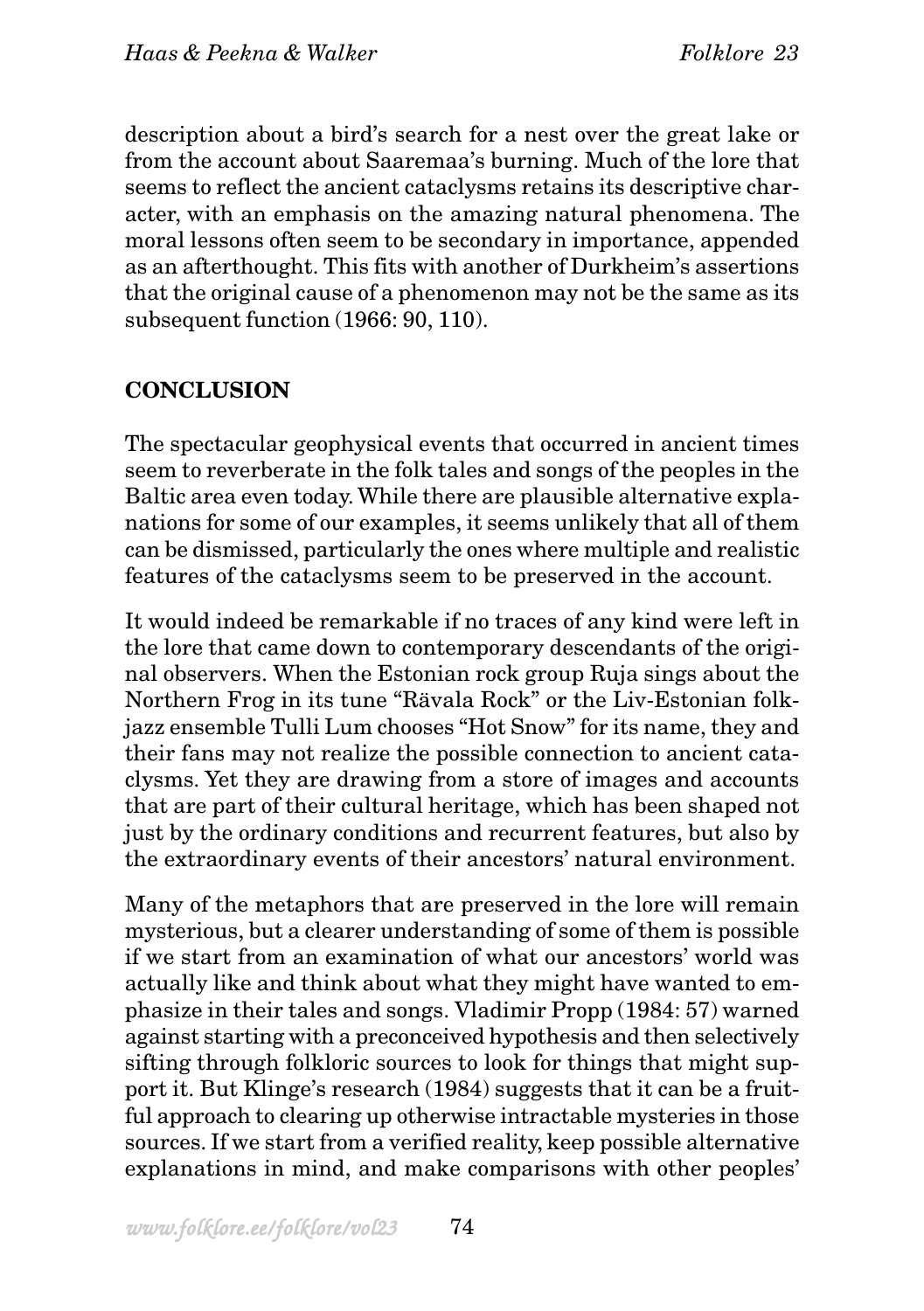traditions, then the danger of going astray is lessened considerably. We will never have a full understanding of what our ancestors wanted us to know about their world, but it is only human to try to fathom their lore. After all, the ability to receive and interpret messages from others who experienced something that we have not is the root of humankind's evolutionary advantage.

#### **Comments**

Paper presented at the 18th Association for the Advancement of Baltic Studies Conference on Baltic Studies, Johns Hopkins University (Homewood Campus), Baltimore MD, USA, June 8, 2002

**Acknowledgements:** We wish to thank Lilian Esop, David Johnson, Ieva Sijats Johnson, Markus Peekna, and Benny Peiser for providing helpful ideas and references.

**<sup>1</sup>** Meri also notes that the etymology of the name 'Fenrir' seems to be linked with 'Finn', which was a generic term applied even to the Estonians and other Finnic speakers to the east.

**<sup>2</sup>** This may be just a coincidence, but the story presented by Kreutzwald about the Northern Frog describes a part of the creature's body as being ox-like.

# **APPENDIX**

Each song line is to be sung first by the lead singer [storyteller], and repeated by the chorus [listeners].

# **Kaali Meteorite Song**

*Narrator: The night was dark. The sky-god Ukko decided to shed more light on earth.*



Uk-ko struck to / make a fi-re, Struck a white-hot / light-ning fi-re.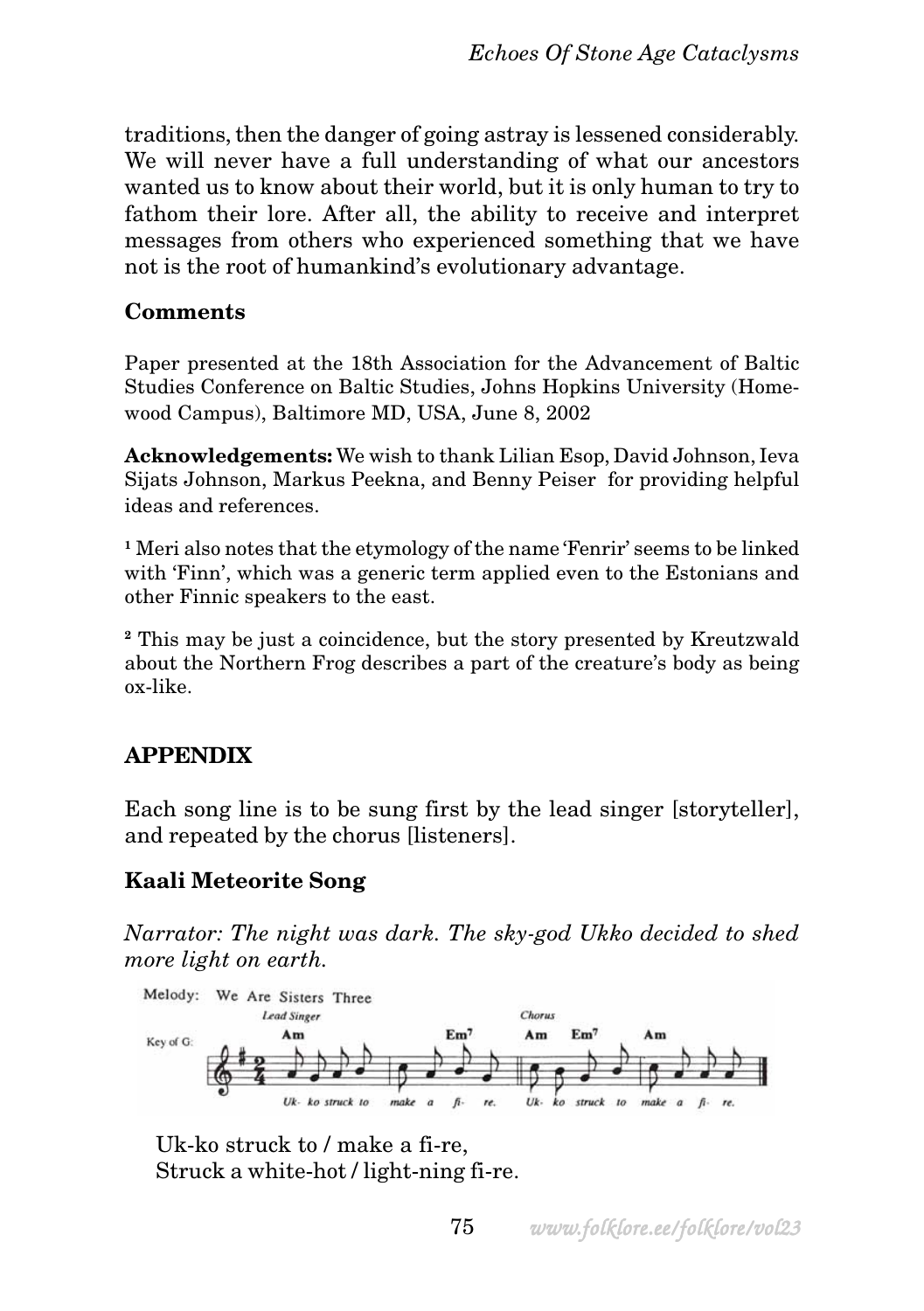From his flam-ing / sword he struck it, As the sparks did / fly and sput-ter; Fi-re hit a- / gainst his fin-gers, Sput-tered sparks from / sa-cred fin-gers, High a-bove a- / loft in heav-en, On the star-ry / plains of heav-en.

*Narrator: He entrusted the care of the fire to the maid of air, for her to form and shape.*

In-to a new / moon to form it, In-to a new / day to shape it. *Narrator: But this did not turn out well.* Im-bi rocked the / ba-by fi-re, Back and forth the / lit-tle white one. On her hands she / held the fi-re, Put the spark up- / on her fin-gers: Fi-re fell from / but-ter-fin-gers [---] From the fin-gers / of the guard-ian. *Narrator: The catastrophe followed*

Melody: Burning Gold



Heav-en torn and / lac-er-a-ted, Sky-vault be-came / per-fo-ra-ted; [---] Fi-re tore through / sky like bliz-zard, Sped and crashed a- / long the cloud-line, Through nine heav-ens / it des-cend-ed, Through six span-gled / vaults of heav-en. [---] E-vil deeds it / then ac-com-plished, Cru-el deeds it / per-pe-tra-ted: Burn-ing up the / daugh-ters' bos-oms, Tear-ing at the / breasts of mai-dens, And the knees of / boys des-troy-ing, And the mas-ter's / beard con-sum-ing. [---] And of all its / deeds most e-vil: Burned the ba-by / in his crad-le. [---] Went on burn-ing / man-y up-lands, Man-y up-lands, / man-y bog-lands,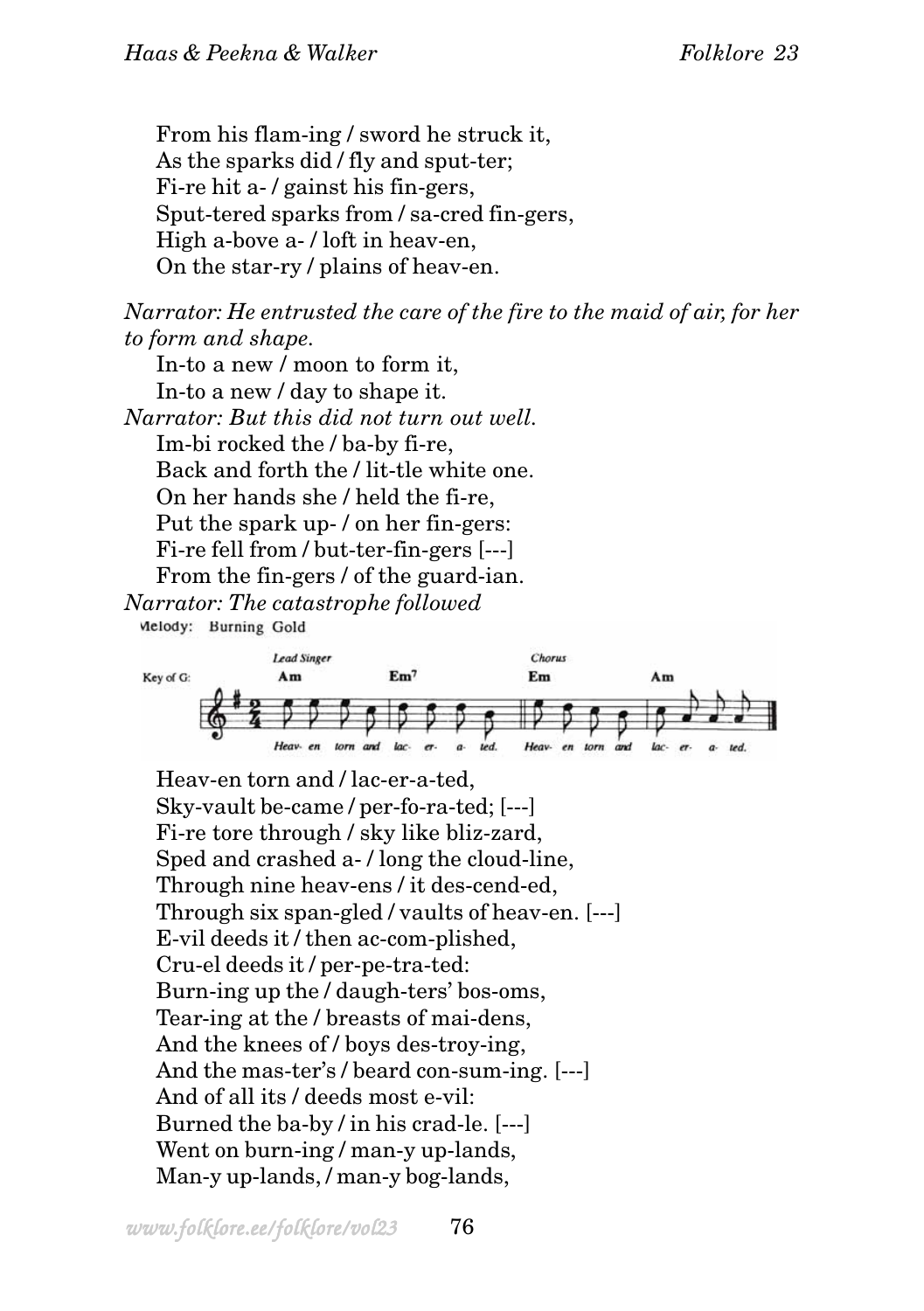Crashed at last in- / to the wa-ter, In the waves of / Lake A-lu-e: And the fi-re / rose up flam-ing, And the sparks a- / rose all crac-kling. Three times in a / night of sum-mer, Nine times in a / night of au-tumn, Roared up to the / height of spruce trees, Sprang up high a- / gainst the shore-banks With the strength of / fu-rious fi-re, With the might of / an-gry white heat. E-ven threw the / fish on dry land, Heaved the perch a- / cross the beach-es.

Arranged by Andres Peekna, combining Estonian folk melodies and translations of the Finnish Kalevala epic into English (Kirby, 1985 [1907]) and Estonian (Annist, 1981 [1959]). Meri (1976) brought attention to most of these Kalevala lines as relating to the Kaali meteorite.

#### **References**

Alver, Brynjulf 1989 [1962]. Historical Legends and Historical Truth. Kvideland, Reimund & Sehmsdorf, Henning K. & Simpson, Elizabeth (eds.). *Nordic Folklore: Recent Studies.* Bloomington: Indiana University Press, pp. 137–149. [Original Norwegian version: Alver, Brynjulf. Historiske segner-historisk sanning. *Norveg*.]

Ancelane, Alma 1991. *Latvie*š*u tautas teikas* [Latvian Folk Legends]*.* Riga: Zinatne.

Baker, Victor R. 2002. The Study of Superfloods. *Science* 295, pp. 2379– 2380.

Ballard, Robert D. 2001. Black Sea Mysteries. *National Geographic,* May, pp. 52–69.

Bellows, Jerry Adams (trans.) 1969 [1923]. *The Poetic Edda.* New York: Biblo & Tannen.

Colman, Steven M. 2002. A Fresh Look at Glacial Floods. *Science* 296, pp. 1251–1252.

Dubois, Thomas A. 1995. *Finnish Folk Poetry and the Kalevala.* New York: Garland.

Durkheim, Émile 1966 [1895]. *The Rules of Sociological Method.* New York: Free Press.

Eesti muinasjutud = Mälk, Vaina & Sarv, Ingrid & Viidalepp, Richard (compil.) 1967. *Eesti muinasjutud*: *Antoloogia* [Estonian Folktales: An Anthology]*.* 1967. Tallinn: Eesti Raamat.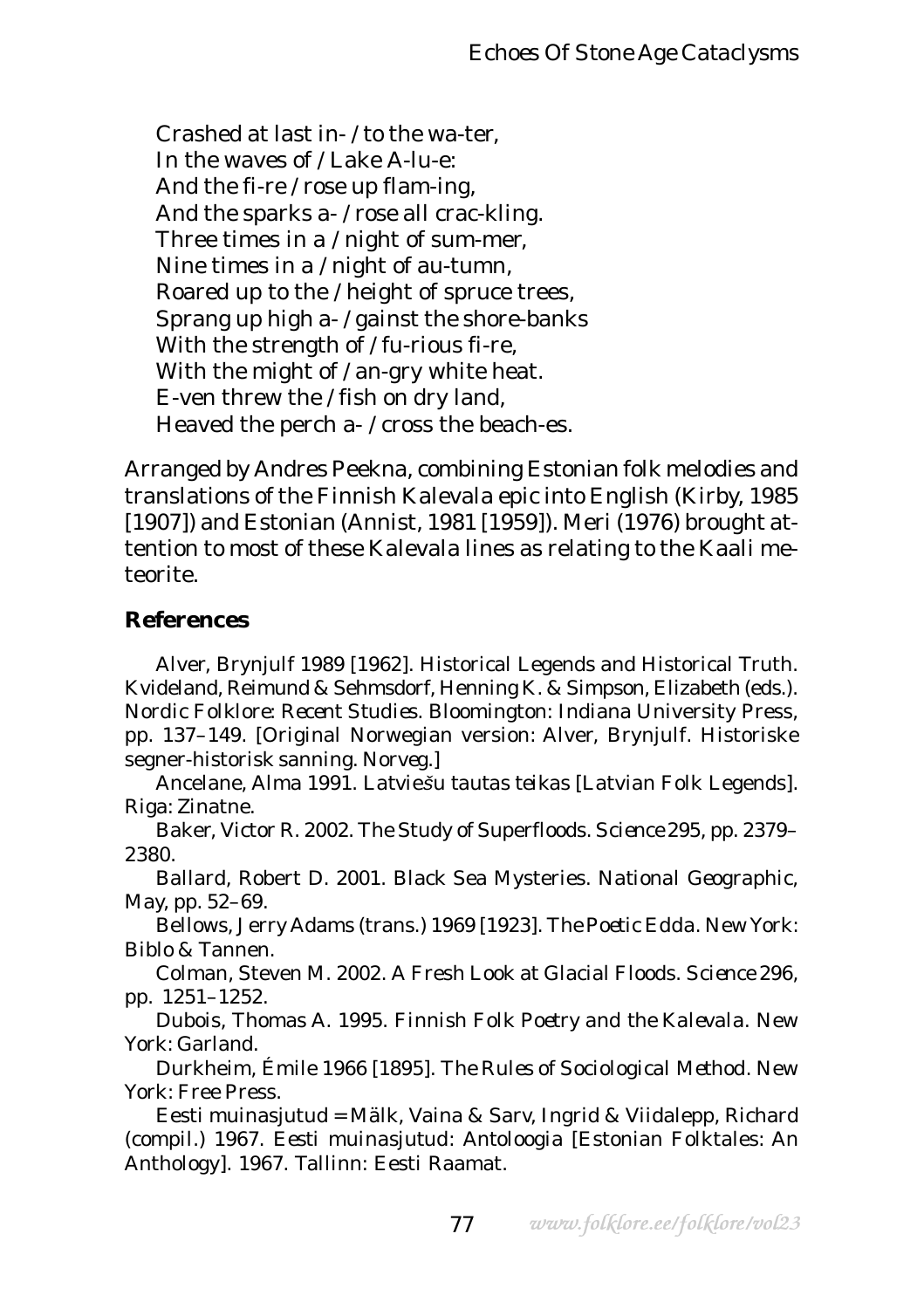Grimaldi, David A. 1996. *Amber: Window to the Past.* New York: American Museum of Natural History.

Gustavson, Heino 1981. *Igal kohal oma lugu: muistendid* [Every Place has a Story: Legends]*.* Tallinn: Eesti Raamat.

Heaney, Seamus (trans.) 2000. *Beowulf*. New York: Farrar, Straus & Giroux.

Heapost, Leiu 2000. Eestlaste antropoloogiast ja kohast Euroopas [On the Anthropology and the Place of Estonians in Europe]*. Keel ja Kirjandus* 7, pp. 503–515.

Hiiemäe, Mall 1978. *Kodavere pajatused: Kujunemine ja koht rahvatraditsioonis* [Kodavere Stories: Emergence and Role in Folk Tradition]*.* Tallinn: Eesti Raamat.

Honko, Lauri & Timonen, Senni & Branch, Michael & Bosley, Keith 1994. *The Great Bear*: *A Thematic Anthology of the Oral Poetry in the Finno-Ugrian Languages*. New York: Oxford University Press.

Hurt, Jakob 1989 [1899]. Eesti astronoomia: Kõne Eesti Jaani koguduse Noortemeeste Seltsis 10. jaanuaril 1899 [Estonian Astronomy]*.* Hurt, Jakob. *Mida rahvamälestustest pidada: Artiklite kogumik.* Tallinn: Eesti Raamat, pp. 91–130.

Jaago, Tiiu 1997. Mis sealt tõuseb – soost sinine, maast punane? [What Rises There – Blue from Swamp, Red from Ground] *Mäetagused* 5, pp. 54– 72. Also available at http://haldjas.folklore.ee/tagused.

Jaago, Tiiu & Jaago, Kalev 1996. *See olevat olnud…: Rahvaluulekeskne uurimus esivanemate lugudest* [This is Said to have Happened ... ]*.* Tartu: Tartu Ülikooli Kirjastus.

Jaanits, Lembit & Laul, Silvia & Lõugas, Vello & Tõnisson, Evald 1982. *Eesti esiajalugu* [Estonian Ancient History]. Tallinn: Eesti Raamat.

Jahn, Ulrich 1999. *Vokssagen aus Pommern und Rügen.* Bremen: Edition Temmen.

Jones, Prudence & Pennick, Nigel 1999 [1995]. *A History of Pagan Europe*. New York: Barnes & Noble.

Järv, Risto 1999. Vale-Jüri kiusatus: Valekangelasest 'Lohetapja' (AT300) põhjal [Temptation of the False-George: on Type AT 300]. Hiiemäe, Mall & Oras, Janika & Tamm, Kadri (eds.) *Lohetapja.* Pro Folkloristica 6. Tartu: Eesti Kirjandusmuuseum, pp. 52–69.

Jürgenson, Aivar 1997. Puugipask, mahasadanud pilved ja taevased seened [Mushrooms in Folk Tradition]. *Mäetagused* 4, pp. 57–64. Also available at http://haldjas.folklore.ee/tagused.

Jürgenson, Aivar 1999. Kes külvab seeni? Pilguheit mükoloogia ja mütoloogia piirile [Who Sows Mushrooms?]. Hiiemäe, Mall & Oras, Janika & Tamm, Kadri (eds.) *Lohetapja.* Pro Folkloristica 6. Tartu: Eesti Kirjandusmuuseum, pp. 69–74.

Kessel, H. & Punning, Jaan-Mati 1995. Läänemeri ja tema arengulugu 1 [The Baltic Sea and Its History 1]. Raukas, Anto (ed.). *Eesti: Loodus.* Tallinn: Valgus & Eesti Entsüklopeediakirjastus, pp. 219–228.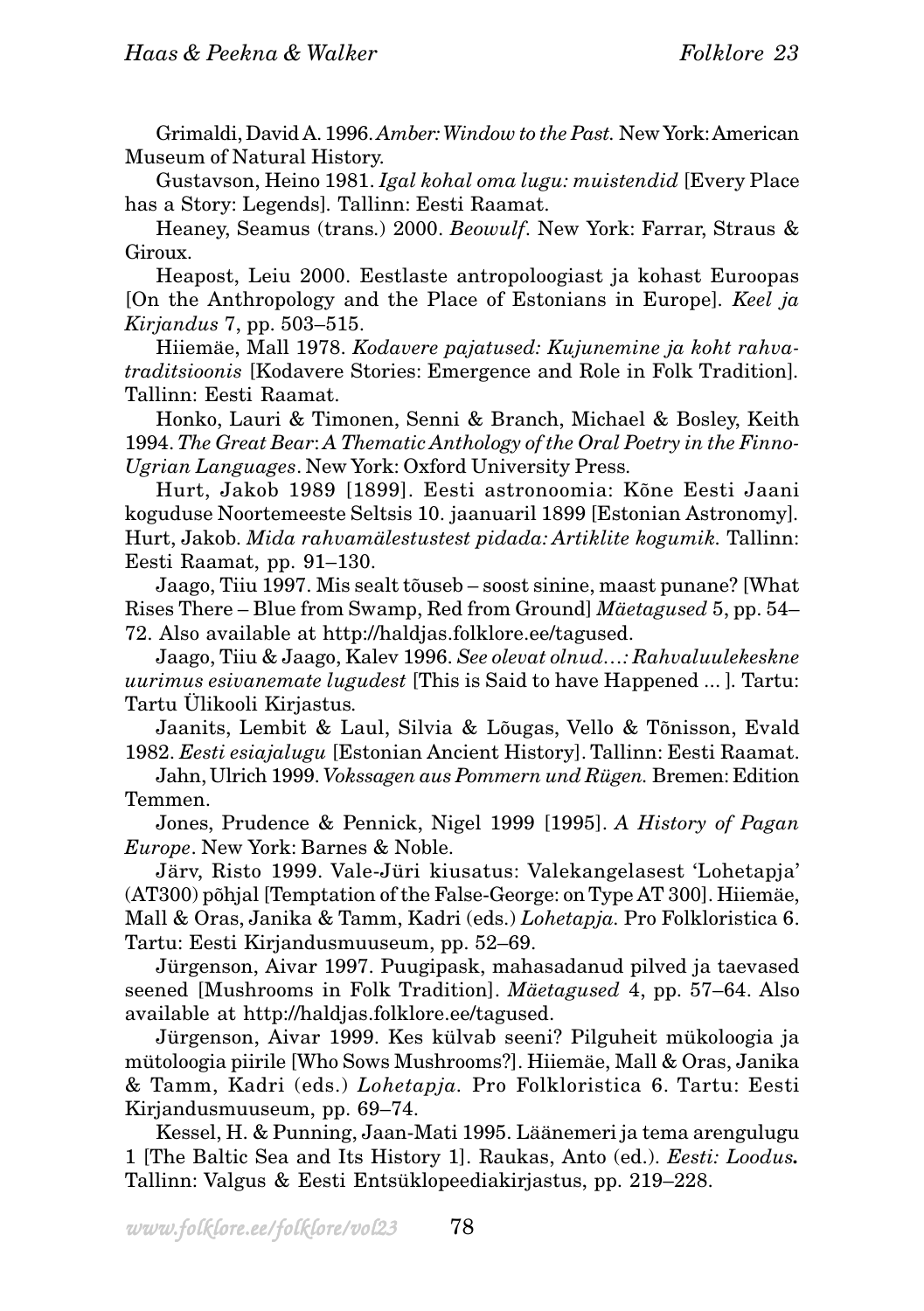Keys, David 1999. *Catastrophe*. New York: Ballantine.

Klinge, Matti 1984. *Östersjövälden* [Ancient Baltic Sea Power]. Borgå [Porvoo], Finland: Askelin & Hägglund. Translated by Jan-Ivar Lindén, revised from 1983 Finnish version, *Muinaisuutemme merivallat.*

Kreutzwald, Friedrich Reinhold 1978 [1866]. *Eesti rahva ennemuistsed jutud* [Traditional Folk Tales of Estonians]. 2nd ed. Tallinn: Eesti Raamat.

Kriiska, Aivar 1997. Kroodi ja Vihasoo III asula Eesti varaneoliitiliste kultuurirühmade kontekstis. [The Settlement Sites of Kroodi and Vihasoo III in the Context of the Early Neolithic Cultural Groups of Estonia]. Summary in English. *Eesti Arheoloogia Ajakiri* [Journal of Estonian Archaeology] 1, pp. 7–23.

Kriiska, Aivar 1998. Mesoliitilised asustusjäljed Loode-Saaremaal [Mesolithic Habitation Marks in North-East Saaremaa]. *Ajalooline Ajakiri* 1 (100), pp. 13–22.

Kuusi, Matti & Bosley, Keith & Branch, Michael 1977. *Finnish Folk Poetry: Epic.* Helsinki: Finnish Literature Society.

Künnap, Ago 1997. Potential Finno-Ugric Substratum in Slavic. *Linguistica Uralica* 33:4, pp. 253–257.

Künnap, Ago 2000. European Languages and Estonians from the Ice Age to Today. *Estonia: Candidate for membership in the European Union:*

*International business handbook.* Tallinn: Euroinformer, pp. 221–229.

*Larousse Encyclopedia of Mythology* 1959. New York: Prometheus Press. Laugaste, Eduard 1963. *Eesti rahvaluuleteaduse ajalugu: Valitud tekste*

*ja pilte* [History of Estonian Folkloristics]*.* Tallinn: Eesti Riiklik Kirjastus. Laugaste, Eduard & Liiv, Ellen 1970. *Eesti Muistendid 3: Muistendid*

*Vanapaganast* [Estonian Legends 3: Legends of *Vanapagan*]*.* Monumenta Estoniae antiquae II. Tallinn: Eesti Raamat.

Laugaste, Eduard & Rõõm, Anita 1958. *Kalevipoja jälgedel* [On Kalevipoeg's Trail]*.* Tallinn: Eesti Riiklik Kirjastus.

Lintrop, Aado 1993. *Udmurdi rahvausundi piirjooni* [Outlines of Udmurtian Folk Belief]*.* Tartu: Tartu Ülikool.

Lintrop, Aado 1997 a+b. Palakesi obiugri mütoloogiast I–II [Pieces of Ob-Ugrian Mythology]. *Mäetagused* 4, pp. 20–33; 5, pp. 23–33. Also available at http://haldjas.folklore.ee/tagused.

Lintrop, Aado 1999. The Great Oak, the Weaving Maidens and the Red Boat, not to Mention a Lost Brush. *Folklore: An Electronical Journal of Folklore* 11, pp. 7–30. Also available at http://haldjas.folklore.ee/folklore. Estonian version is in *Mäetagused* 10, pp. 7–23, http://haldjas.folklore.ee/ tagused.

Loorits, Oskar 1998 [1926–1928]*. Liivi rahva usund* I–III: *Mit einem Referat: Der Volksglaube der Liven.* Tartu: Eesti Keele Instituut.

Lönnrot, Elias 1981 [1849]. *Kalevala*. Moorestown (NJ): Symposia Press. Translated into Estonian by August Annist. Reprint of 1959 edition.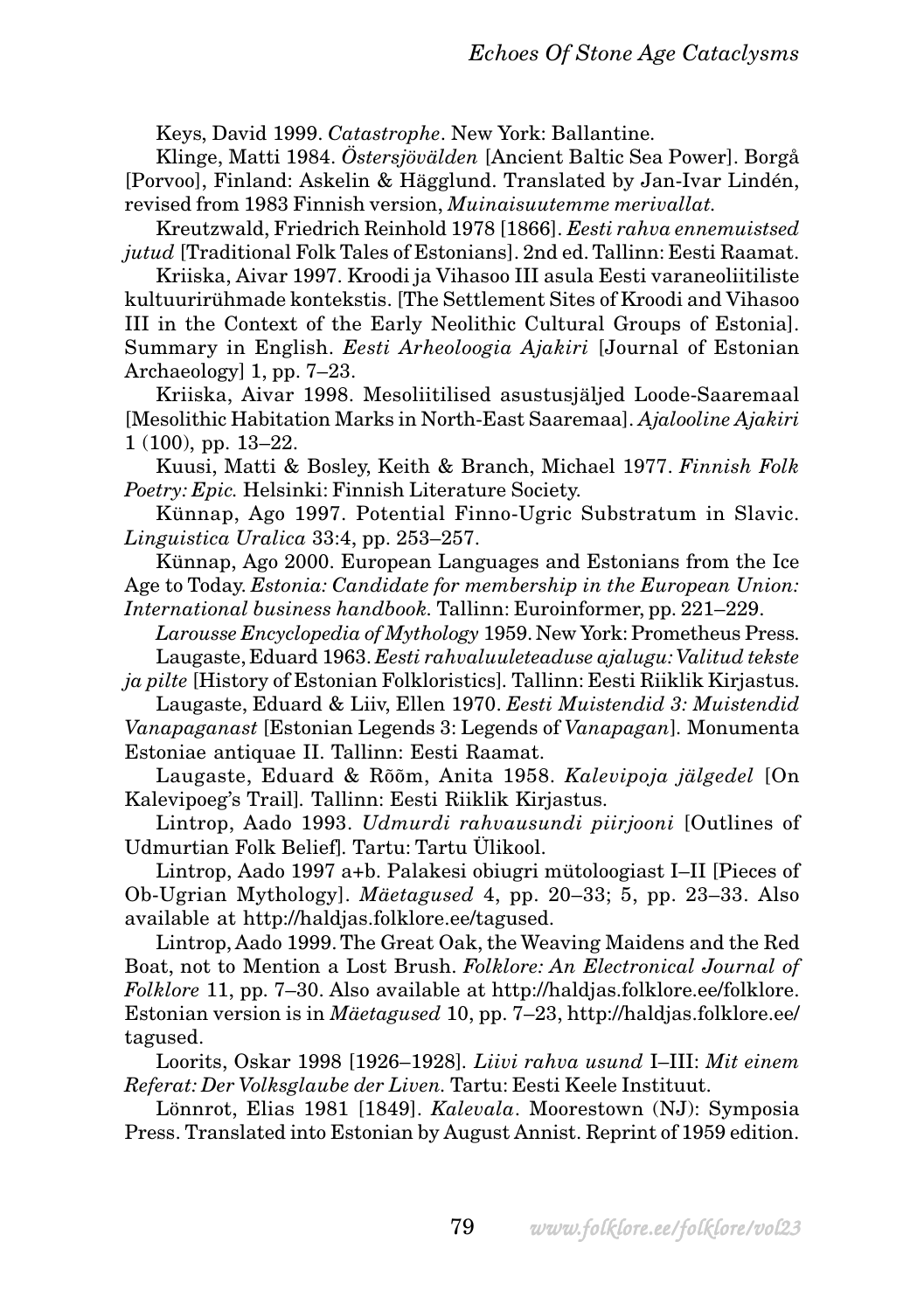Lönnrot, Elias 1985 [1849]. *Kalevala: The Land of the Heroes.* London: Athlone. Translated into English by William F. Kirby, originally published in 1907.

Lõugas, Vello & Selirand, Jüri 1989. *Arheoloogiga Eestimaa teedel* [With an Archaeologist on Estonia's Roads]*.* 2nd ed. Tallinn: Valgus.

Lõugas, Vello 1996. *Kaali kraatriväljal Phaethonit otsimas* [Looking for the Phaeton on the Kaali Crater Field]. Tallinn: Eesti Entsüklopeediakirjastus.

Mark, Karin & Heapost, Leiu & Sarap, Galina 1994. *Eestlaste antropoloogia seoses etnogeneesi küsimustega: Monograafia* [The Anthropology of Estonians from the Point of View of Ethnogenesis: Monograph]*.* Tallinn: Teaduste Akadeemia Kirjastus.

Meri, Lennart 1976. *Hõbevalge: Reisikiri tuultest ja muinasluulest* [Silver White: A Travelogue of Winds and Ancient Poetry]. Tallinn: Eesti Raamat.

Meri, Lennart 1984. *Hõbevalgem: Reisikiri suurest paugust, tuulest ja muinasluulest* [Silver Whiter: A Travelogue of the Big Bang, Wind and Ancient Poetry]. Tallinn: Eesti Raamat.

Peebo, Kadri & Peegel, Juhan 1989. *Igal puul oma juur: Murdetekste Jakob Hurda kogust* [Every Tree has a Root: Dialect Texts from the Collections of Jakob Hurt]. Tallinn: Eesti Raamat.

Pentikäinen, Juha Y. 1989. *Kalevala Mythology.* Translated and edited by Ritva Poom. Bloomington: Indiana University Press.

Propp, Vladimir 1984. *Theory and History of Folklore.* Translated by Ariadna Y. Martin & Richard P. Martin. Minneapolis: University of Minnesota Press.

Raukas, Anto 1995. Kaali meteoriidikraatrid on palju vanemad kui arvati [Kaali Craters Older than Thought]. *Eesti Loodus* 11/12 (Nov.-Dec.), pp. 351–353.

Remmel, Mari-Ann (compil.) 1998. *Hiie ase: Hiis eesti rahvapärimuses* [Sacred Grove in Estonian Folk Tradition]. Tartu: Eesti Kirjandusmuuseum.

Rüütel, Ingrid 1997. *Ühte käivad meie hääled* I: *Eesti rahvalaule Väike-Maarja kihelkonnast* [We Sing Together 1: Folk Songs from Väike-Maarja Parish]*.* Tallinn: Eesti Keele Instituut.

Ryan, William & Pitman, Walter 1998. *Noah's Flood*. New York: Simon & Schuster.

Sarv, Mari 1999. Regilaul: Clearing the Alliterative Haze. *Folklore: An Electronical Journal of Folklore* 10, pp. 126–140. Also available at http:// haldjas.folklore.ee/folklore.

Sebeok, Thomas A. & Ingemann, Frances J. 1956. *Studies in Cheremis: The Supernatural.* New York: Wenner-Gren Foundation for Anthropological Research.

Selirand, Jüri & Tõnisson, Evald 1984. *Through Past Millennia: Archaeological Discoveries in Estonia.* Tallinn: Perioodika. Translated by Ingrid Maidre, revised from 1974 Estonian version, *Läbi aastatuhandete*.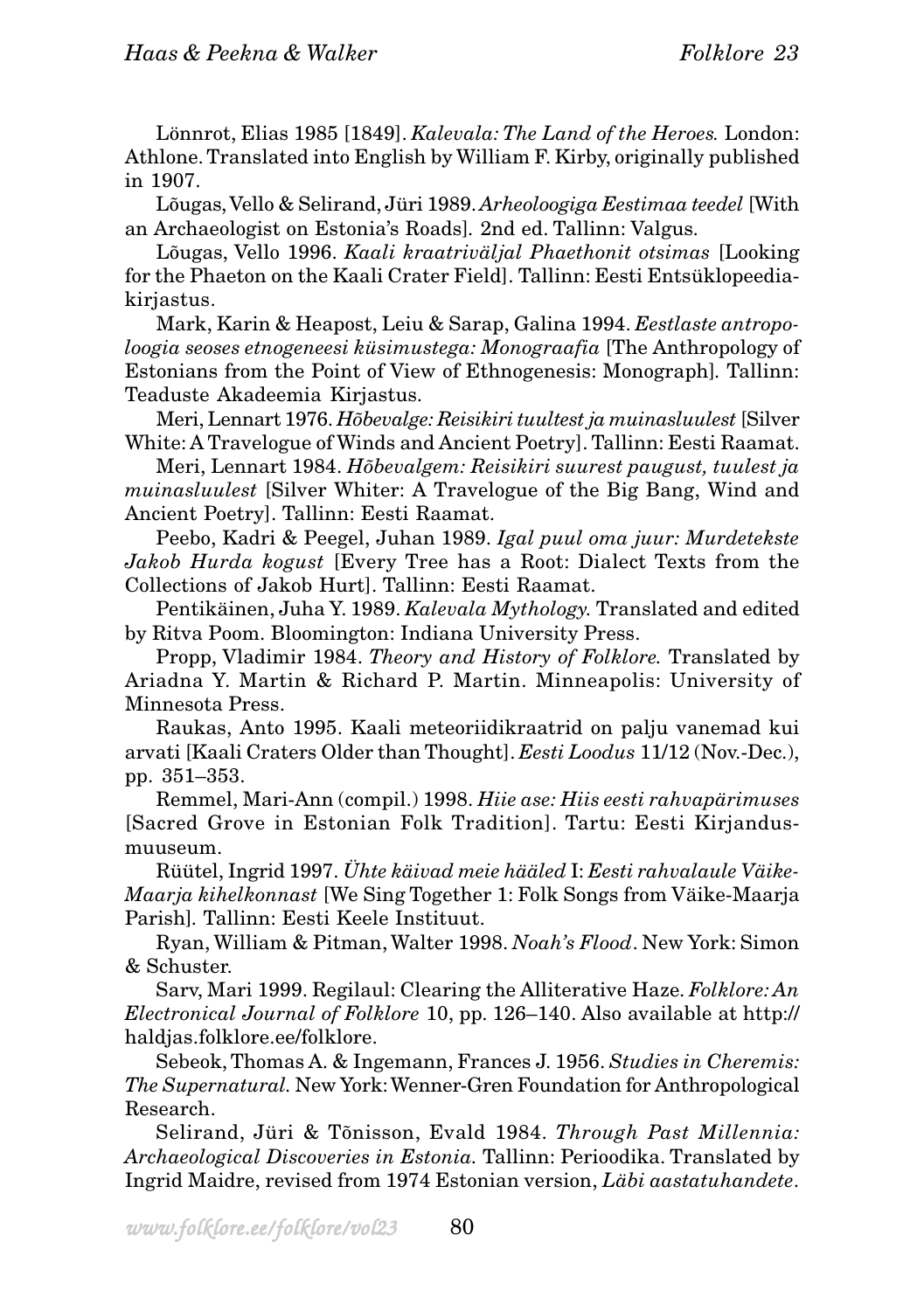Šmits, P. 1970. *Latvie*š*u tautas teikas un pasakas* 15 [Latvian Folk Legends and Folk Tales]. Waverly (IA): Latvju Gramata.

Sterlete, Veronika 1958*. Latvie*š*u tautas teikas* [Latvian Folk Legends]*.* Uppsala, Sweden: Appelberg.

Tarvel, Enn (ed.) & Kleis, Richard (trans.) 1982. *Henriku Liivimaa kroonika* [Henrici Chronicon Livoniae]*.* Tallinn: Eesti Raamat.

Tedre, Ülo 1969–1974. *Eesti rahvalaulud: Antoloogia* I–IV [Estonian Folk Songs: Anthology I–IV]*.* Tallinn: Eesti Raamat.

Tedre, Ülo & Tormis, Veljo 1999. *Regilaulik* [Folk Song Textbook]. Tallinn: SP Muusikaprojekt.

Tiirmaa, Reet 1994. *Kaali meteoriit* [The Kaali Meteorite]. Tallinn: Estonian Academy of Sciences, Geology Institute.

Vint, Endel 1964. *Kalevipoja radadel: Turismijuht* [On Kalevipoeg's Tracks: Tourism Guide]*.* Tallinn: Eesti Riiklik Kirjastus.

Uibopuu, Valev 1984. *Meie ja meie hõimud: Peatükke soomeugrilaste minevikust ja olevikust* [We and Our Kin: The Past and Present of Finno-Ugric Nations]*.* Lund, Sweden: Eesti Kirjanike Kooperatiiv.

Vahtre, Lauri 1992. *Teekond läbi aja: Sugemeid eestlaste kultuuri ajaloost* [A Journey Through Time: On the History of Estonians' Culture]*.* Tartu: Sõltumatu Infokeskus.

Valk, Ülo 1998. Inimene ja teispoolsus eesti rahvausundis [Afterlife in Estonian Folk Belief]*.* Viires, Ants & Vunder, Elle (eds.). *Eesti rahvakultuur*. Tallinn: Eesti Entsüklopeediakirjastus.

Veski, Siim 2002. *Kaali Meteorite impact induced Ecological catastrophe 800-400 B.C., as revealed by pollen, XRD, LOI and 14C analyses of peat containing impact ejecta.* Paper presented at conference on "Environmental Catastrophes and Recoveries in the Holocene", Brunel University, Uxbridge, United Kingdom.

Viidalepp, Richard (ed.) 1959. *Eesti rahvaluule ülevaade* [An Overview of Estonian Folklore]*.* Tallinn: Eesti Riiklik Kirjastus.

Viires, Ants 1976. Kus lõpeb luule, kus algab ajalugu? [Where Does Poetry End, History Begin?; Review of Meri's 1976 book, *Hõbevalge*]. *Keel ja Kirjandus* 9, pp. 562–566.

Villems, Richard 2000. On the Background of the Biological History of the Estonian Speaking People. *Estonia: Candidate for membership in the European Union: International business handbook*. Tallinn: Euroinformer.

Vissel, Anu 1995. Estonian Herding Songs. Wolf-Knuts, Ulrika (ed.) *ARV: Nordic Yearbook of Folklore* 51. Uppsala, Sweden: The Royal Gustavus Adolphus Academy, pp. 123–133.

Wiik, Kalevi 1997. The Uralic and Finno-Ugric Phonetic Substratum in Proto-Germanic. *Linguistica Uralica* 33: 4, pp. 258–280.

Zobarskas, Stepas 1959*. Lithuanian Folk Tales.* 2nd ed. Brooklyn (NY): Gerald J. Rickard.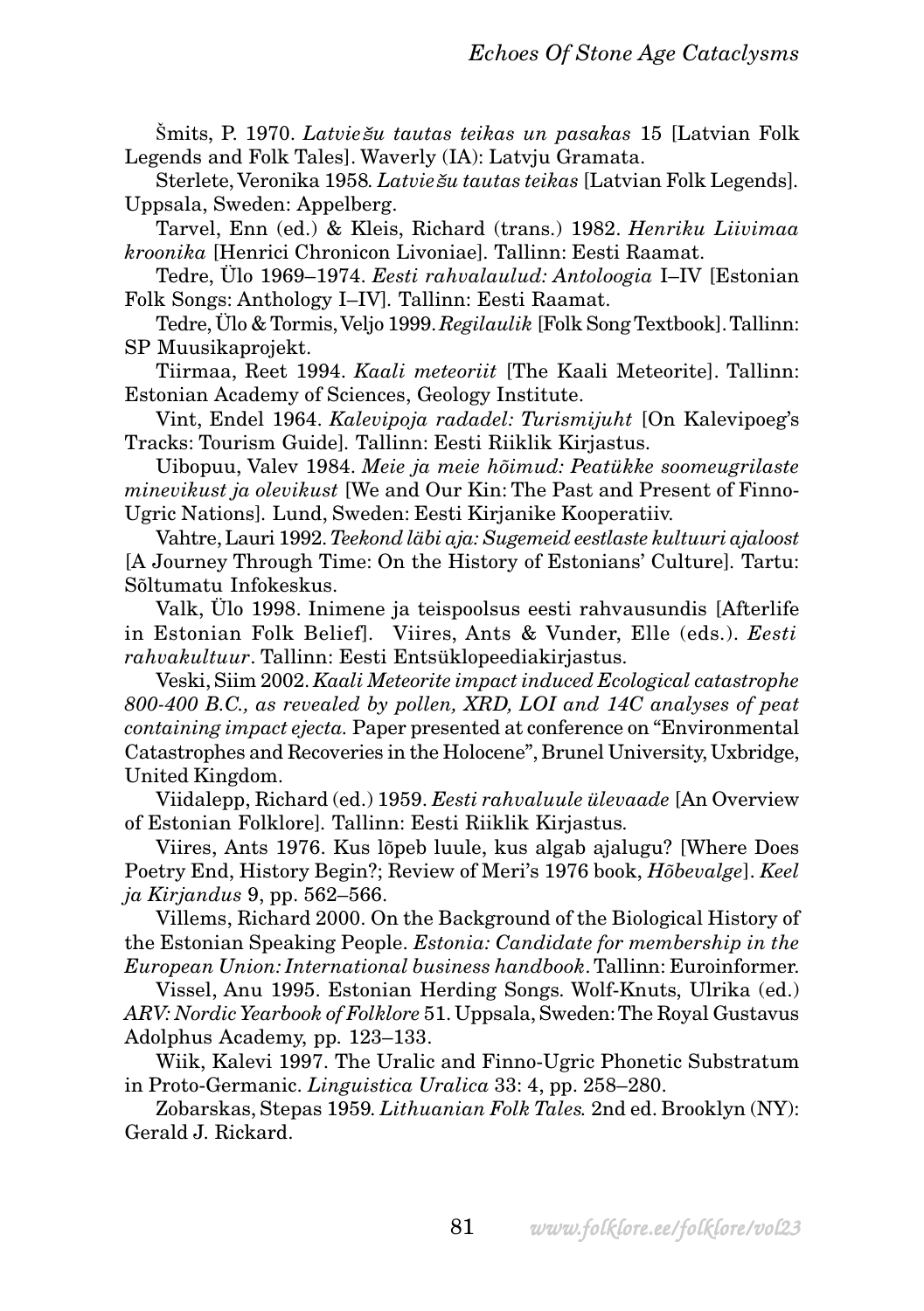### **ARTICLE COMMENT:** *ECHOES OF STONE AGE CATACLYSMS IN THE BALTIC SEA*

# *Marika Mägi*

The paper discusses the reverberation of Stone Age cataclysms in the folk tales and songs of the people of Estonia and the surrounding countries, with a focus on the Kaali meteorite crash and the following repercussions. The archaeological context of the event has only been mentioned briefly, which is quite logical considering the small number of articles published on the subject. After several decades of recess, the recent years have seen the study of the ancient construction on the shore of the Kaali Crater and its different interpretations, though most of these studies have not yet been published.

The article states that the Kaali meteorite must have hit the island of Saaremaa around the year 3000 BC at the latest, since before that date the part of the island must have been under water. There is, unfortunately, no truth in the statement. The Kaali Crater is located 20 m above the contour line of the water level in about 6000 BC. Also, the author does not seem to be familiar with the varying dating of the event, some of which have fixed the meteorite crash to a considerably earlier date (see e.g. Raukas et al. 1995). We definitely should not overlook the new datings based on the iridium concentration in the bogs of the region, published in the recent years by researchers from Denmark and Estonia. According to these, the Kaali meteorite crashed either between 800–400 BC (Rasmussen et al. 2000) or between 820–570 BC (Veski et al. 2001). Archaeological finds from the edge of the crater support the latter dating: the earliest finds from the site originate in the very end of the Bronze Age, i.e. the 7th-6th century BC. Since modern archaeologists have consentingly interpreted the constructions at the edge of the crater as a place of worship, it is by no means surprising that it was erected quite soon, perhaps only a few decades after the catastrophe. Also, the possible connection to the "iron star" mentioned in the Estonian folk tales and the Kaali meteorite would deserve further study.

Traces of iron founding have been discovered also at the edges of the Kaali crater. The northern coast of the lake was rich in iron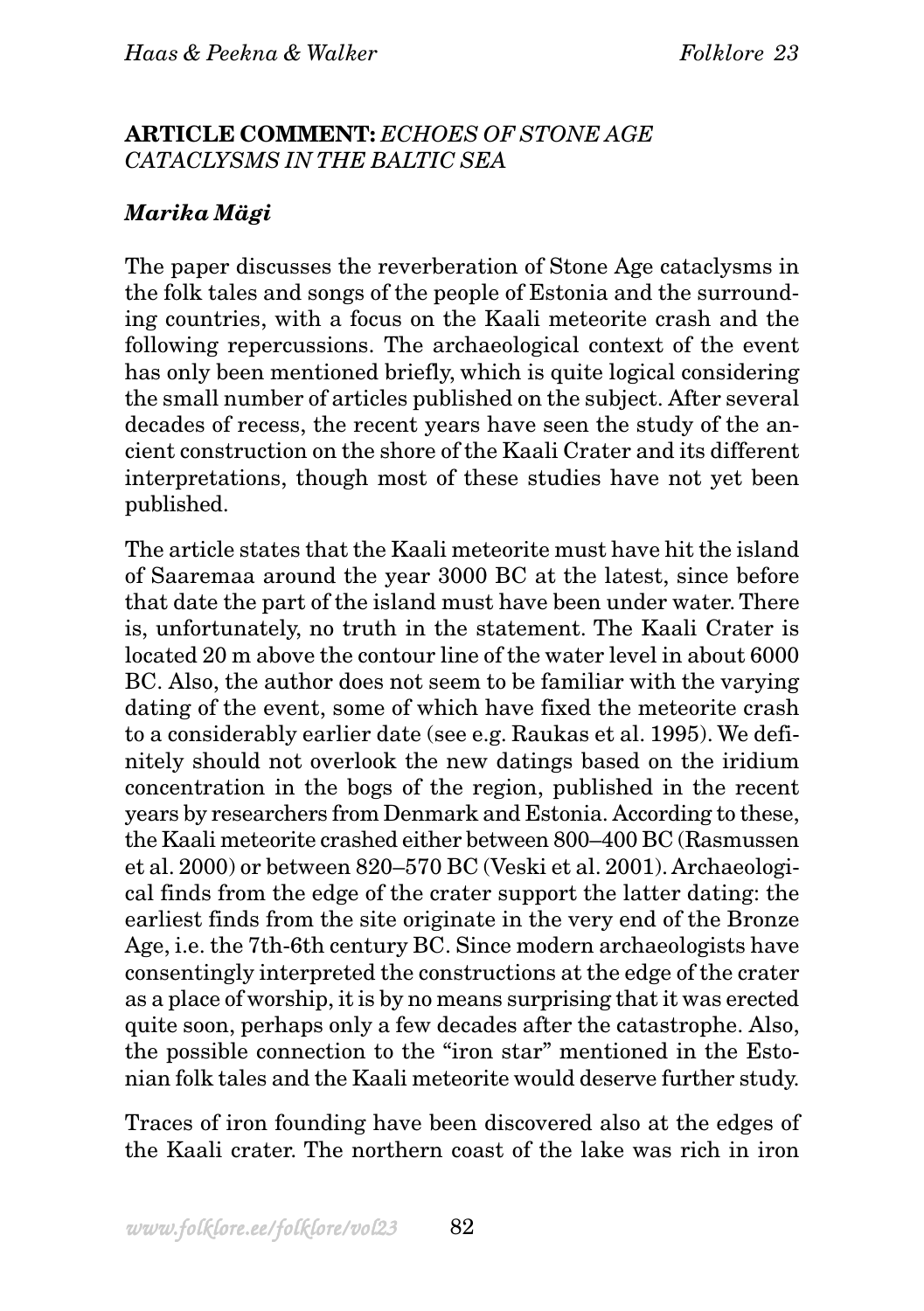slag, where iron has also been mined. And even though most of the finds have been associated with the newer forge, it is generally accepted that iron founding took place on the coasts of the lake already in prehistoric times. A relatively great amount of iron slag was discovered during the excavations at the place of worship, i.e., according to the intermediate assumption, at the site of the fortified settlement. Contrary to the general belief, this information suggests that men have used iron of meteoritic origin.

The author has made conspicuously frequent references to the works by Lennart Meri, and, surprisingly enough, to the work on the ancient maritime state of the Balto-Finnic people by Matti Klinge. All these works can be classified among science fiction rather than true scientific literature. Judging by the above, it is fairly surprising that the author has overlooked *Kaali kraatriväljal Phaetonit otsimas* (Looking for Phaëthon in the Kaali crater field) by Vello Lõugas (Lõugas 1996), which would belong to the same genre. This should not be taken as a provocation to use more science fiction in research, though this book would have contributed more useful information on the archaeological findings of Kaali and the entire Saaremaa Island. Lõugas also discusses the close relations of the Estonian islands and coastal regions with Scandinavia, which was a considerably wider phenomenon and cannot be limited merely to the types of pins. Hille Jaanusson has also studied these contacts of the Bronze Age (Jaanusson 1981).

I definitely cannot agree with the argument that the transformation of the earth into the sea, described in folklore, would indicate at Stone Age cataclysms. I dare to argue that at certain periods this process could be noticed during a human lifespan. As the rising of the land in the countries surrounding the northern part of the Baltic Sea was closely related to the changes in the water level, then during some periods the process was considerably faster. In the 12th and early 13th century, for example, the sudden drop in the sea level and the continuous rise of the earth changed the coastline of southern Saaremaa and of the coastal plains of western Estonia during a relatively short period beyond recognition. The Viking era, on the other hand, was characterised by a sudden rise in the water level caused by the warming climate, as a result of which the land did not rise from the sea, but rather "drowned". Perhaps this "ag-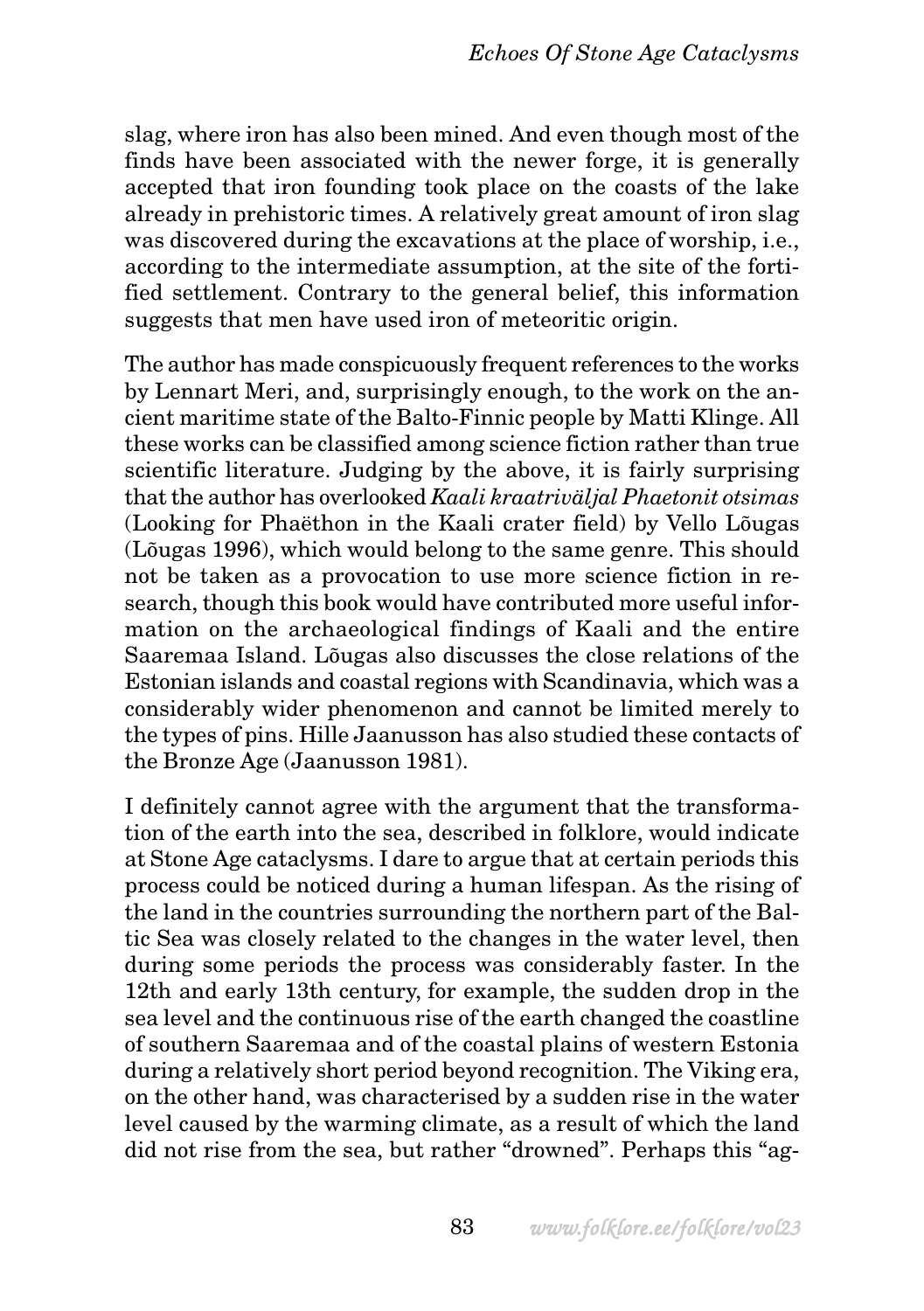gression of the sea during the Viking era" serves as an explanation to the folk songs describing the disappearance of the earth into the sea? The coastal line receded more rapidly also during the late 17th century and the previous century. On the map of Saaremaa and West Estonia from the year 1650 we can still see several straits and bays that will be drawn as boggy areas on the maps issued later in the same century. Particularly rapid changes in the landscape took place in the 20th century, mostly due to draining, the straightening of rivers and other land-improvement works. During the periods mentioned this process was noticeable and may have influenced the emergence of folk songs related to this subject. The cases where the memory of a nation reaches long back into the prehistoric age, are very rare indeed, and even then are mainly distant reverberations from the ancient times. Information related to Asva (popularly called *Linnamäe põld*, or the 'field of the fortress hill') is inaccurate, as the fortified settlement of the Bronze Age was replaced by the fortification during the early Viking era. The fortress hill assumed its present appearance, which is also analogous to other rural fortresses in Saaremaa, only during reconstructions in the Viking period. For comparison – neither the second Bronze Age fortification, the Ridala fortress in the vicinity, nor the construction on the coasts of Lake Kaali are mentioned in folklore. The argument that Lake Kaali was once considered sacred roots in the assumptions of some Baltic-German authors and was originally not associated with folklore. Several higher hills on the former southern coast of Saaremaa, which is now a boggy area, are popularly called 'fortress hills'. But since these hills lack any cultural stratum, it is possible that people have given the name based on the outward appearance.

As to the ancient Balto-Finnic gods mentioned in the article, their emergence is generally dated to more recent period and is largely associated with the wave of National Romanticism. The reference to the ancient thunder god Uku in the studies by Ülo Valk says nothing about the ancient descent of the god, and is limited to the assertion that its name is a parallel name for thunder, and also denoted forefather. The supposed thunder god of the Livs, Pitkul, has been mentioned in the book by Loorits, as the author has correctly pointed out, but Loorits also seems to argue that Pitkul was the ancient supreme god introduced by the national romanticists.